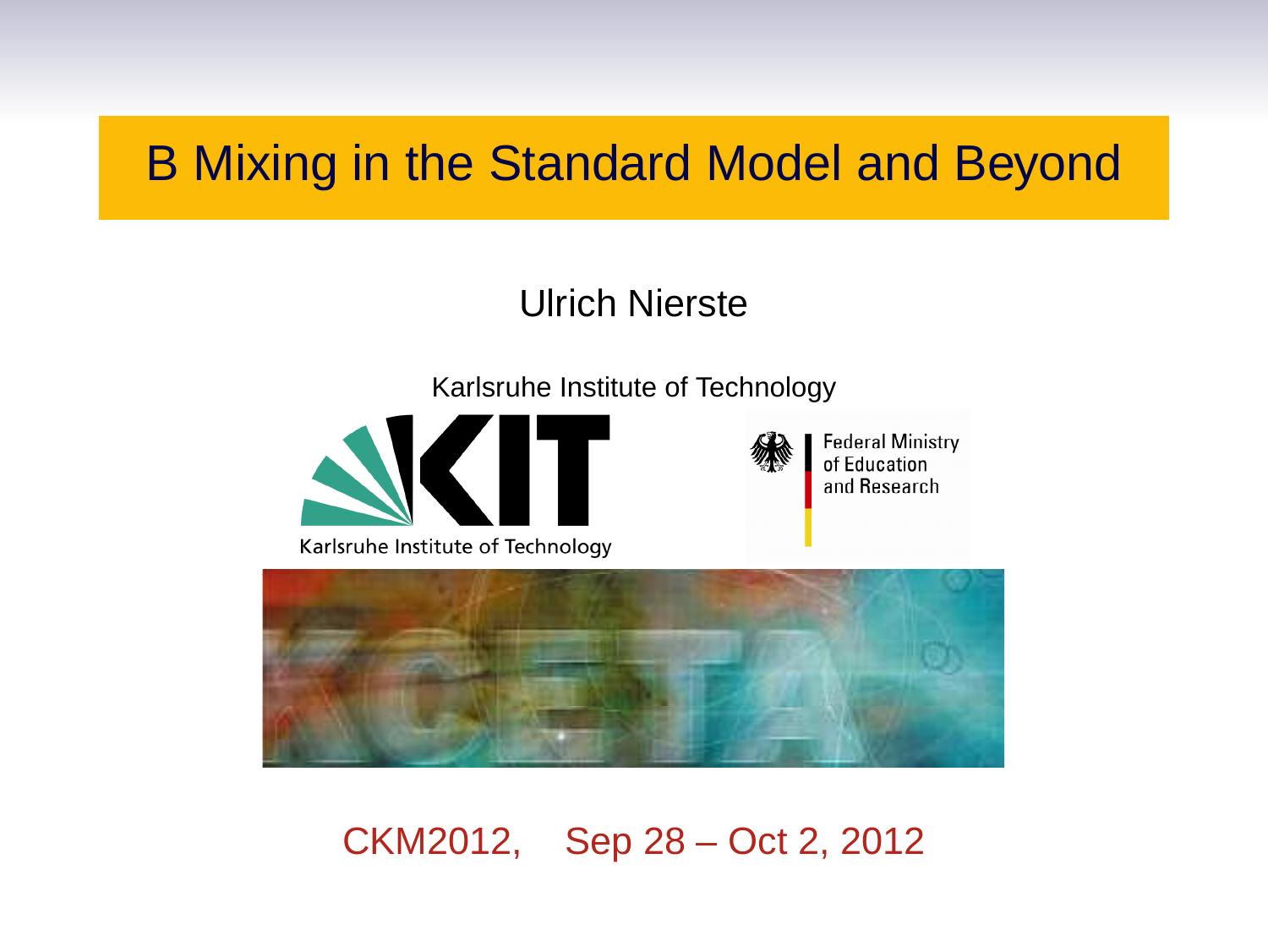## B−B mixing in the Standard Model

 $B_q-\overline{B}_q$  mixing with  $q = d$  or  $q = s$  involves the 2 × 2 matrices M and Γ.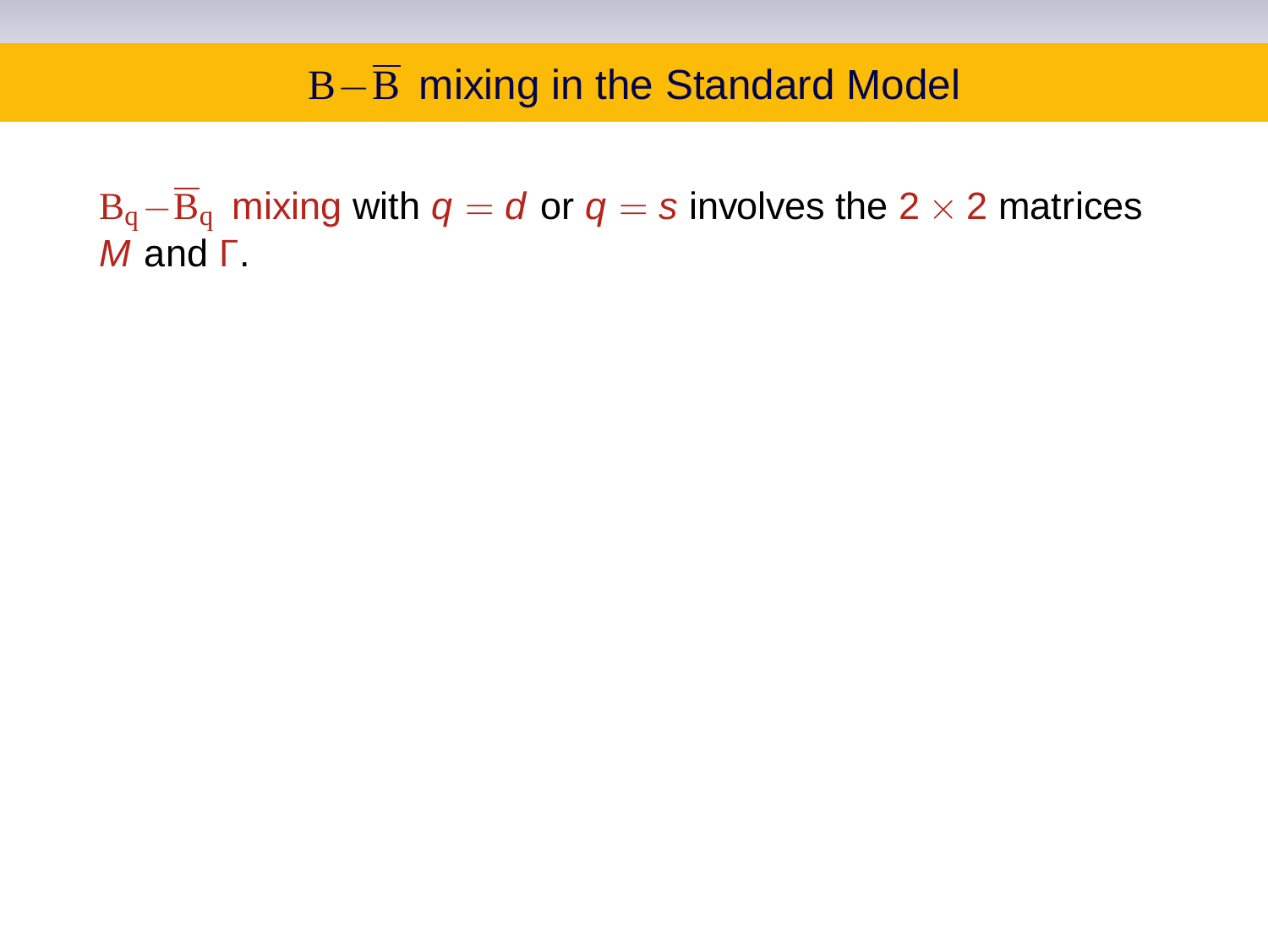$B_q-\overline{B}_q$  mixing with  $q = d$  or  $q = s$  involves the 2 × 2 matrices M and Γ.

The mass matrix element  $\mathcal{M}^q_{12}$  stems from the dispersive (real) part of the box diagram, internal  $t$ .

The decay matrix element  $\mathsf{\Gamma}_{12}^q$  stems from the absorpive (imaginary) part of the box diagram, internal  $c, u$ .

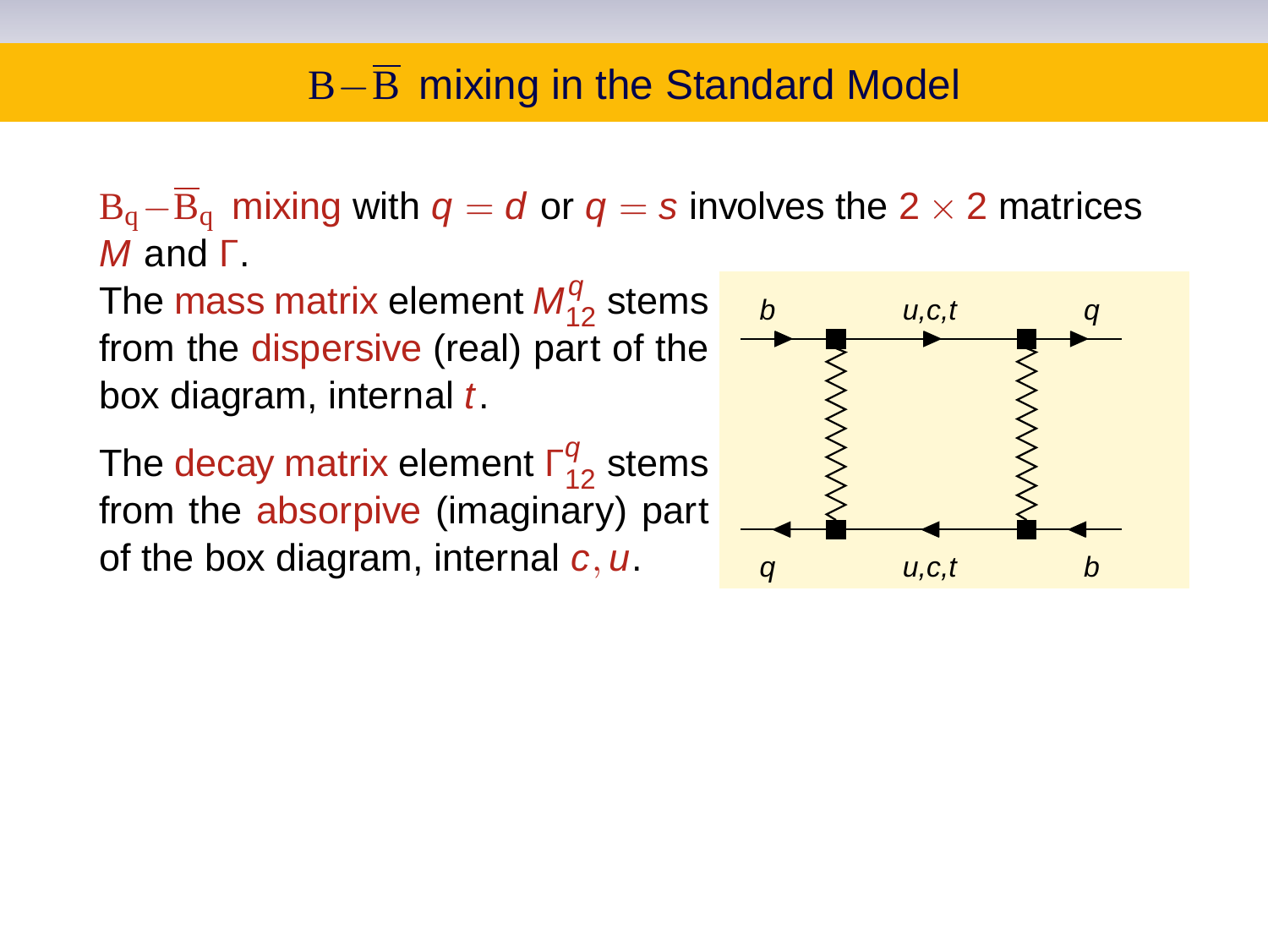$B_q-\overline{B}_q$  mixing with  $q = d$  or  $q = s$  involves the 2 × 2 matrices M and Γ.

The mass matrix element  $\mathcal{M}^q_{12}$  stems from the dispersive (real) part of the box diagram, internal  $t$ .

The decay matrix element  $\mathsf{\Gamma}_{12}^q$  stems from the absorpive (imaginary) part of the box diagram, internal  $c, u$ .



3 physical quantities in  $B_q-\overline{B}_q$  mixing:

$$
\left| M_{12}^q \right|, \quad \left| \Gamma_{12}^q \right|, \quad \phi_q \equiv \arg \left( - \frac{M_{12}^q}{\Gamma_{12}^q} \right)
$$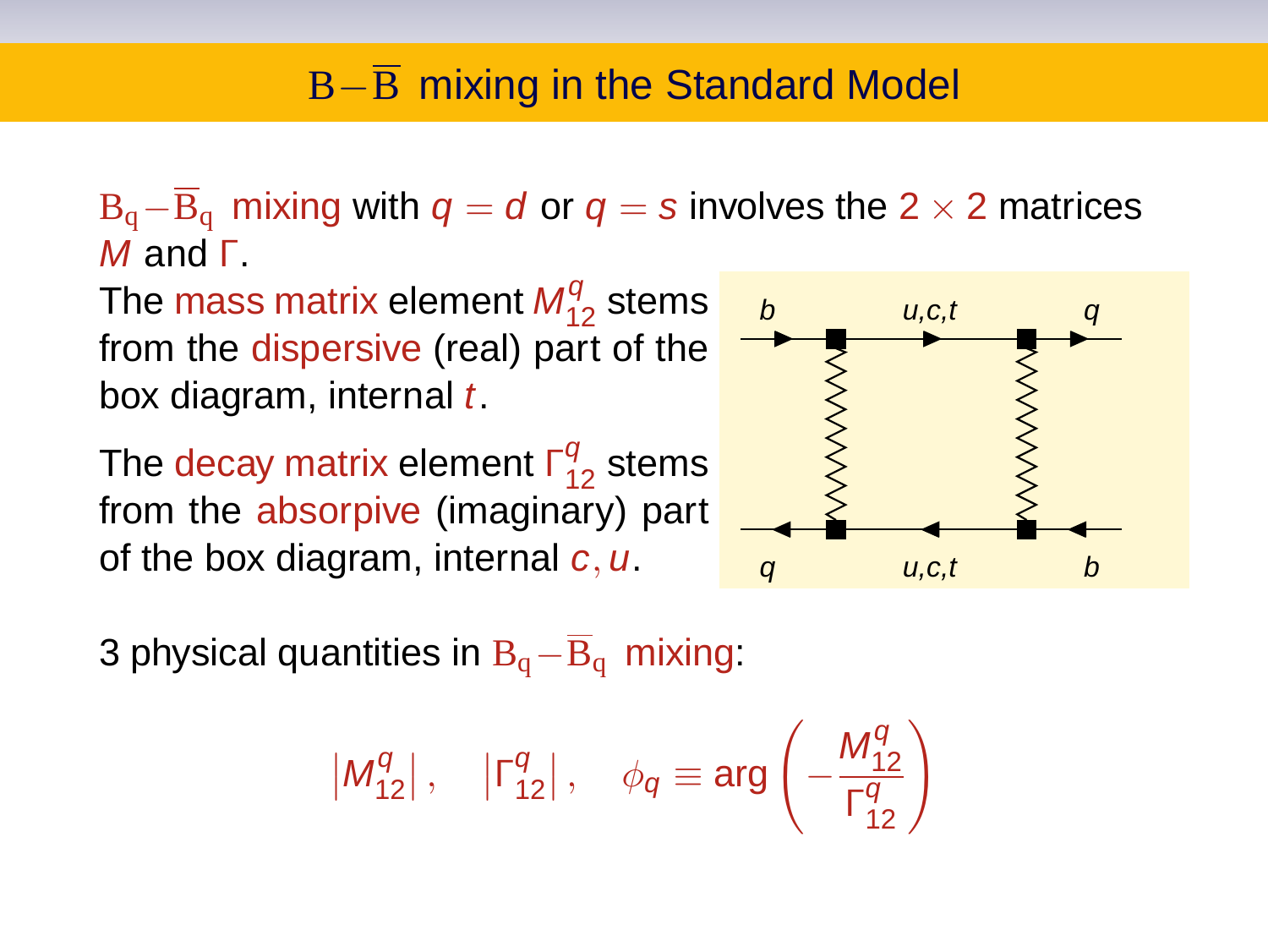The two eigenstates found by diagonalising  $M - i\Gamma/2$  differ in their masses and widths:

> mass difference  $\frac{q}{12}$ width difference  $\frac{q}{12}|\cos\phi_q$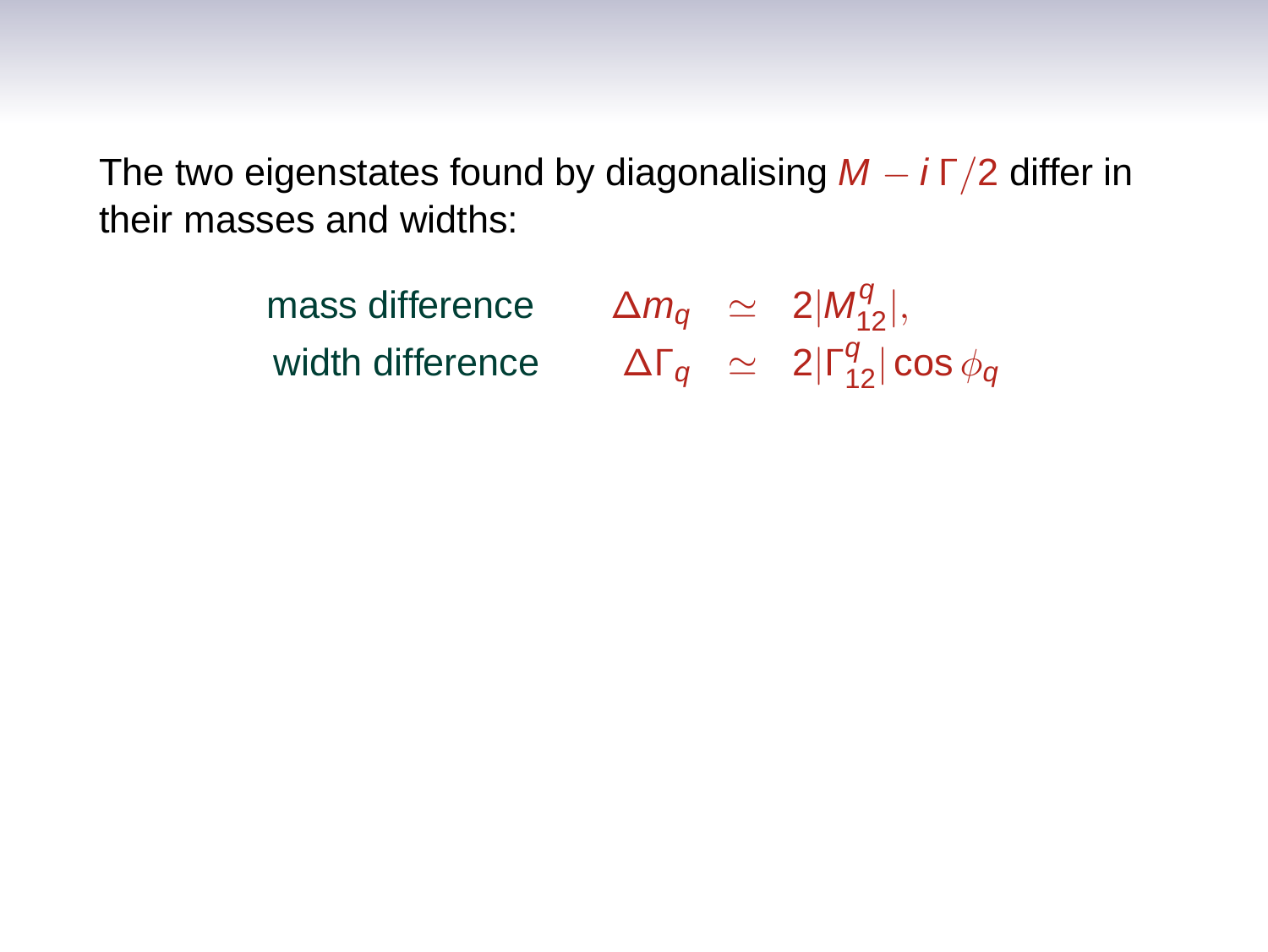The two eigenstates found by diagonalising  $M - i \Gamma/2$  differ in their masses and widths:

> mass difference  $\frac{q}{12}$ width difference  $\frac{q}{12}|\cos\phi_q$

CP asymmetry in flavor-specific decays (semileptonic CP asymmetry):

$$
\mathbf{a}_{\rm fs}^q = \frac{|\Gamma_{12}^q|}{|M_{12}^q|} \sin \phi_q
$$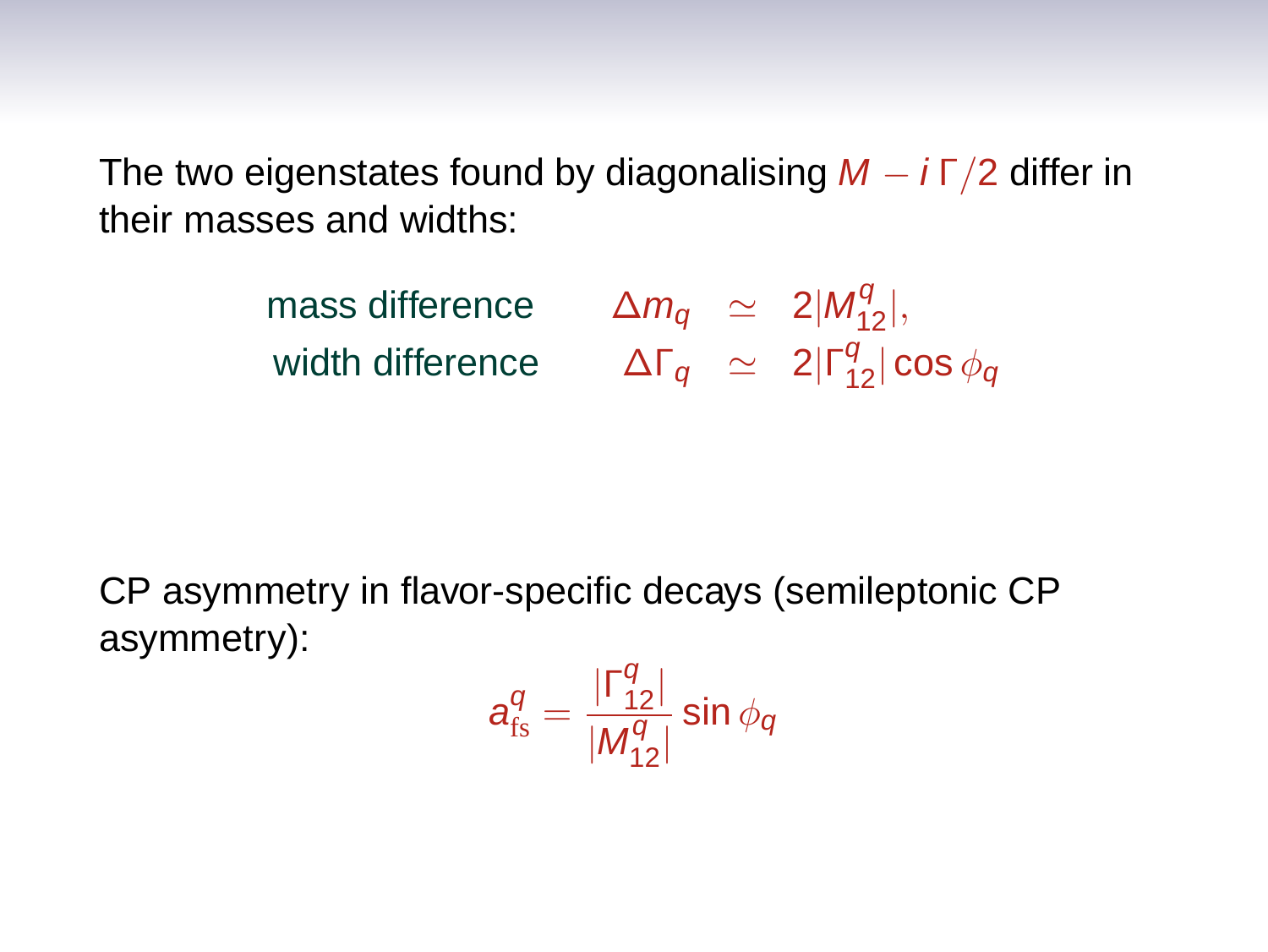### $\Delta m_s$  and  $\Delta m_d$

Operator Product Expansion:

$$
M_{12}=|V_{tq}^*V_{tb}|^2\,CQ
$$

Local Operator:



$$
Q = \overline{q}_L \gamma_\nu b_L \overline{q}_L \gamma^\nu b_L
$$

Theoretical uncertainty of  $\Delta m_q$  dominated by matrix element:

$$
\langle \mathrm{B_q}|\mathrm{Q}|\overline{\mathrm{B}}_q\rangle \;\;=\;\; \frac{2}{3}M_{B_q}^2\,f_{B_q}^2\,B_{B_q}
$$

Standard Model:  $\boldsymbol{C} = \boldsymbol{C}(\boldsymbol{m}_t, \alpha_{\boldsymbol{s}})$  is well-known.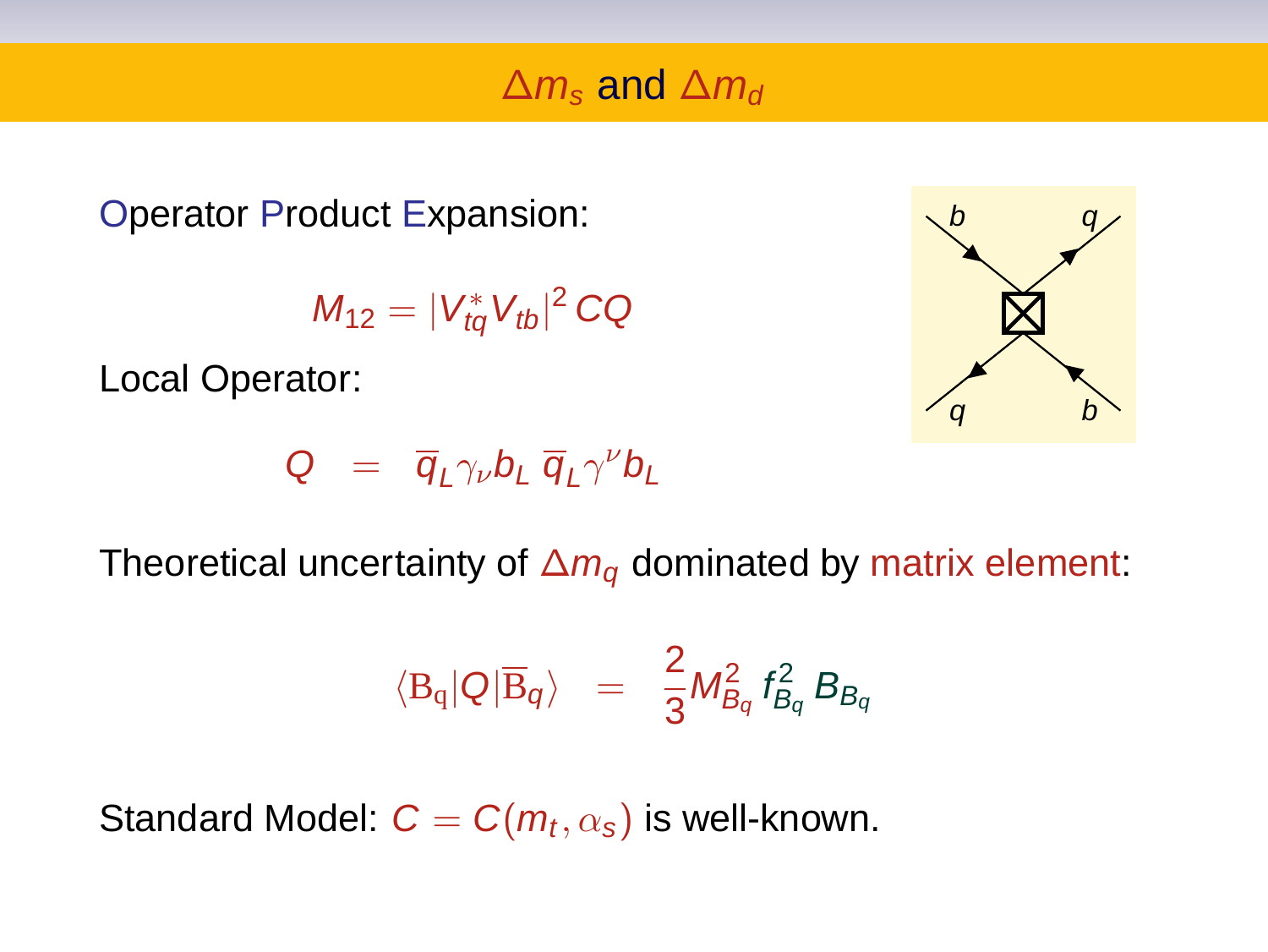$B_s-\overline{B}_s$  mixing: CKM unitarity fixes  $|V_{ts}| \simeq |V_{cb}|$ . Use lattice results for  $f_{B_q}^2 B_{B_q}$  to confront  $\Delta m_s^{\rm exp}$  with the Standard Model:

$$
\Delta m_{\rm s} = \left(\ 18.8 \pm 0.6\, {}_{V_{cb}} \pm 0.3\, {}_{m_{t}} \pm 0.1\, {}_{\alpha_{\rm s}}\right)\,{\rm ps}^{-1}\,\frac{f^2_{B_{\rm s}}\,B_{B_{\rm s}}}{(220\,{\rm MeV})^2}
$$

Here  $\overline{\text{MS}}$ -NDR scheme for  $B_{B_q}$  at scale  $m_b$ . Often used: scheme-invariant  $B_{B_q} = 1.51 B_{B_q}$ .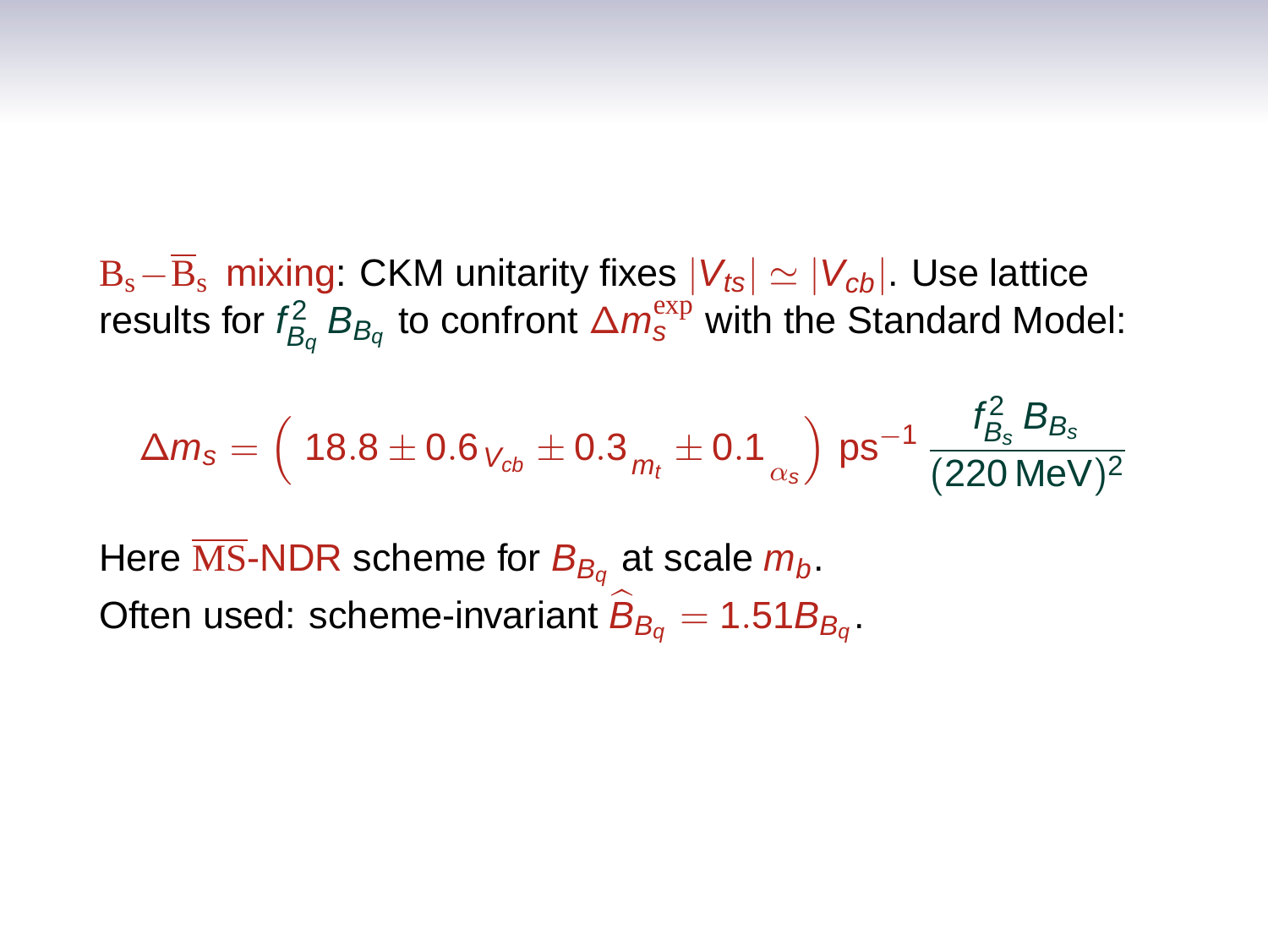Recall:

$$
\Delta m_{\text{s}} = \left(\ 18.8 \pm 0.6 \, \gamma_{\text{cb}} \pm 0.3 \, \text{m}_t \pm 0.1 \, \text{m}_s \right) \, \text{ps}^{-1} \, \frac{f_{B_s}^2 \, B_{B_s}}{(220 \, \text{MeV})^2}
$$

CKMfitter lattice averages (1203.0238):

 $f_{B_6} = (229 \pm 2 \pm 6)$  MeV,  $B_{B_6} = 0.85 \pm 0.02 \pm 0.02$ means  $\mathit{f}_{\mathit{B}_{\mathit{s}}}^2\mathit{B}_{\mathit{B}_{\mathit{s}}} = (211 \pm 9)\,\textsf{MeV}$  and

 $\Delta m_{\rm s} = (17.3 \pm 1.5)\,\text{ps}^{-1}$ 

complying with LHCb/CDF average

 $\Delta m_{\rm s}^{\rm exp}=(17.731\pm0.045)\,\text{ps}^{-1}$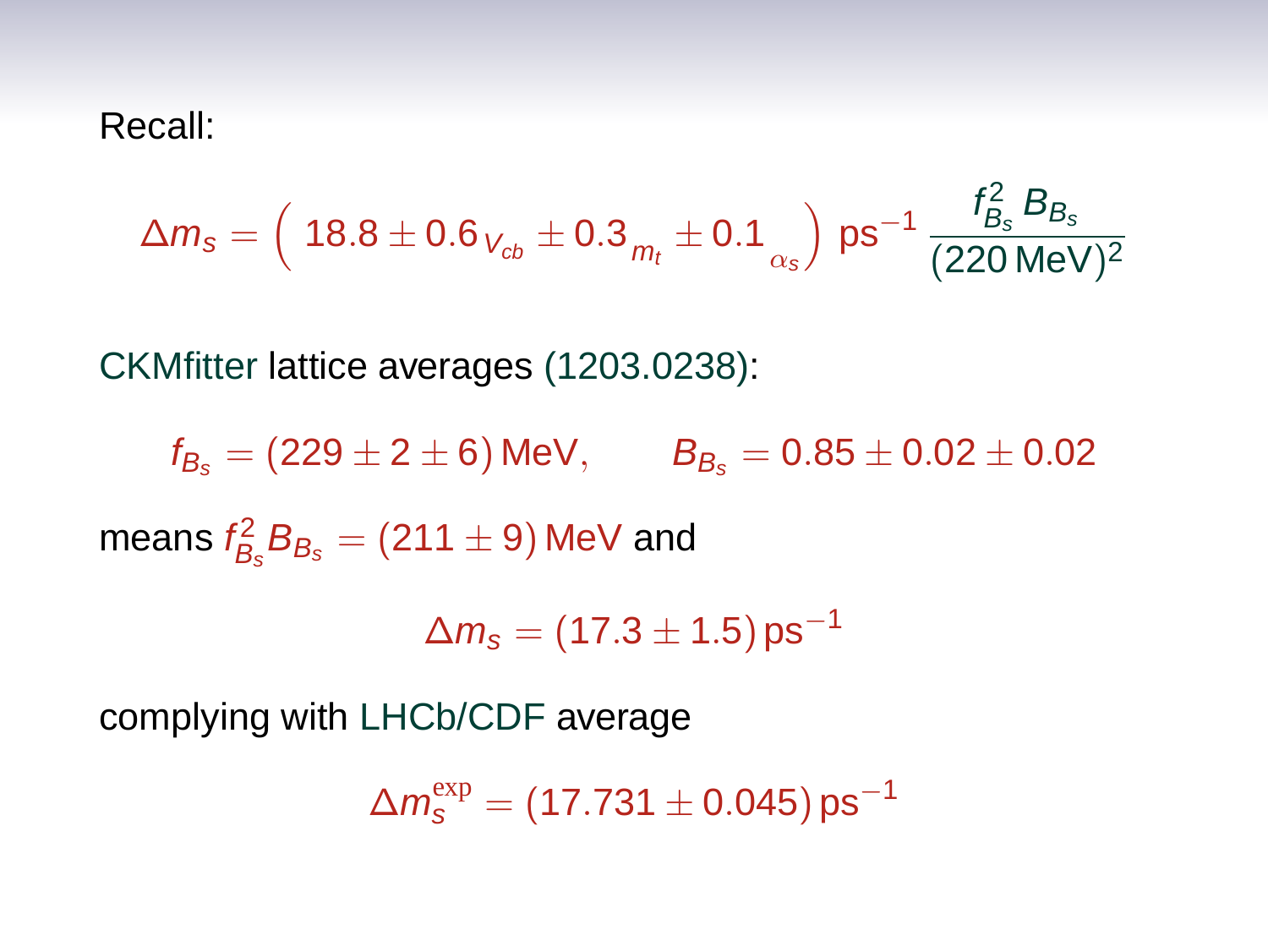```
\Delta m_s = (17.3 \pm 1.5) \,\text{ps}^{-1} versus
\Delta m_{\rm s}^{\rm exp} = (17.731 \pm 0.045)\,\text{ps}^{-1}, too good to be true...
```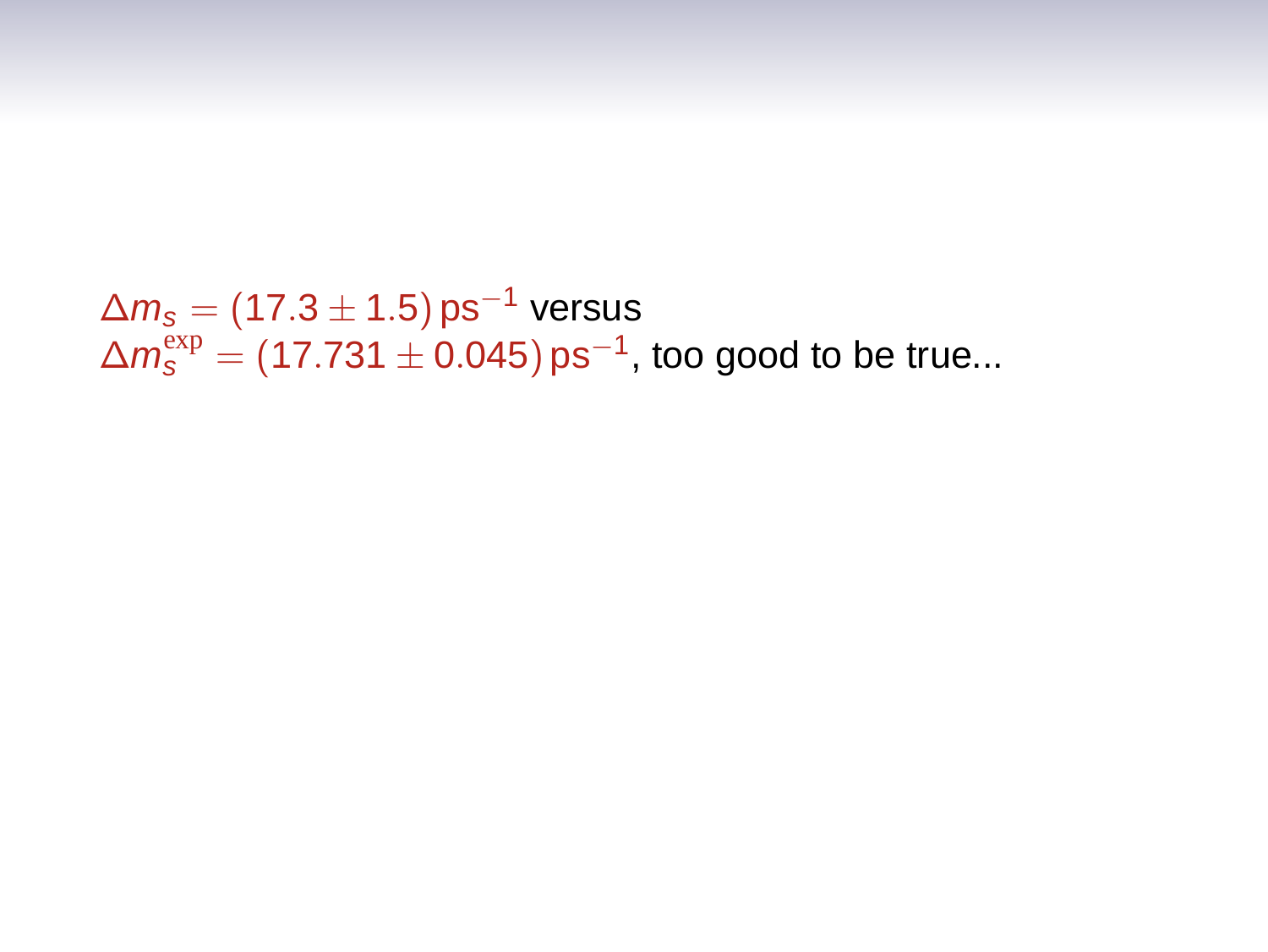```
\Delta m_s = (17.3 \pm 1.5) \,\text{ps}^{-1} versus
\Delta m_{\rm s}^{\rm exp} = (17.731 \pm 0.045)\,\text{ps}^{-1}, too good to be true...
```
But also: population of Cincinnati: 296943 population of Karlsruhe: 294761 ratio: 1.0074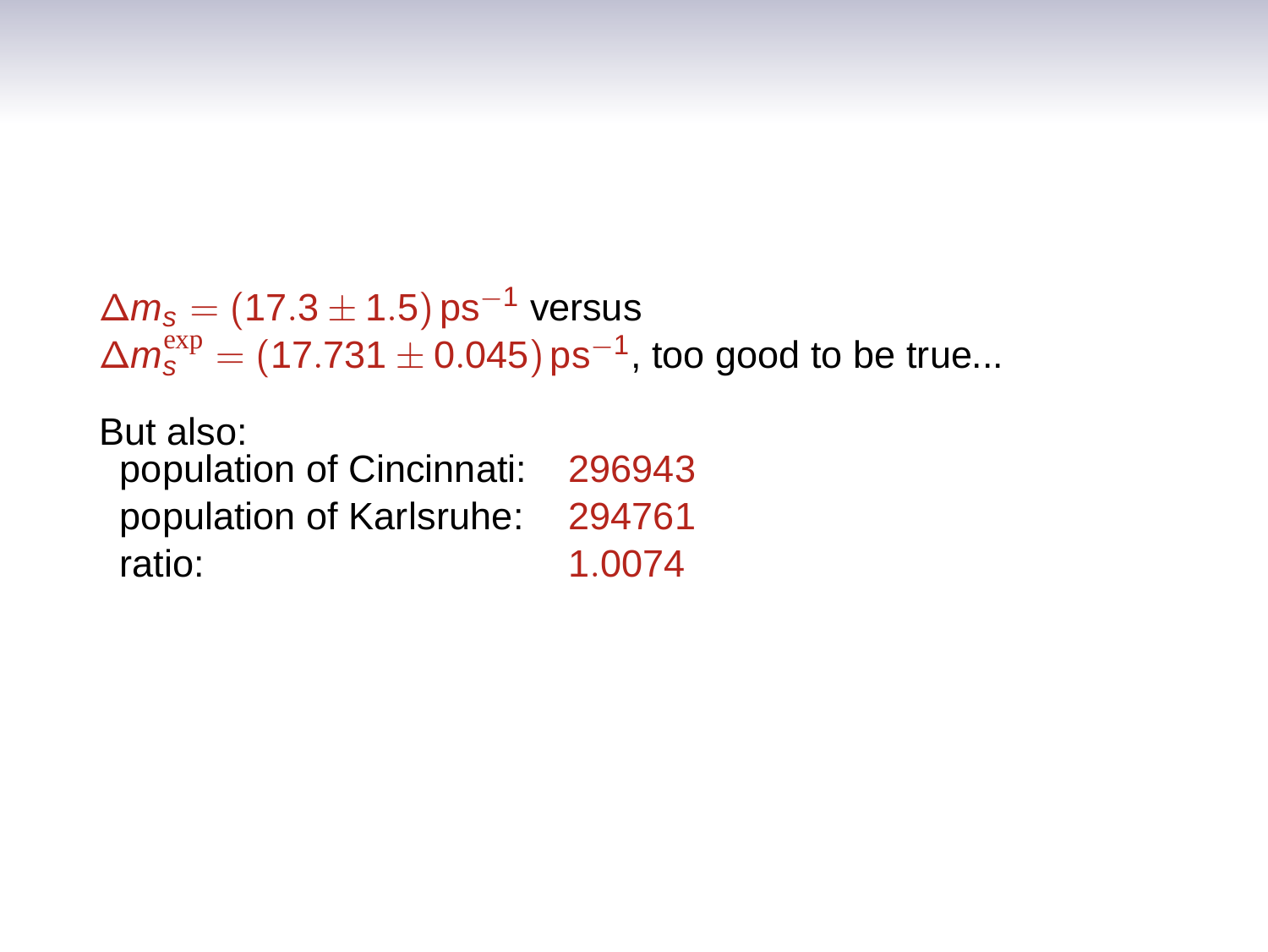With recent preliminary Fermilab/MILC result (1112.5642),  $f_{B_{\rm s}}^2 B_{B_{\rm s}} = 0.0559(68) \, \text{GeV}^2 \simeq [(237 \pm 14) \, \text{MeV}]^2 \, ,$ one finds

$$
\Delta m_{\rm s} = (21.7 \pm 2.6)\,\text{ps}^{-1}
$$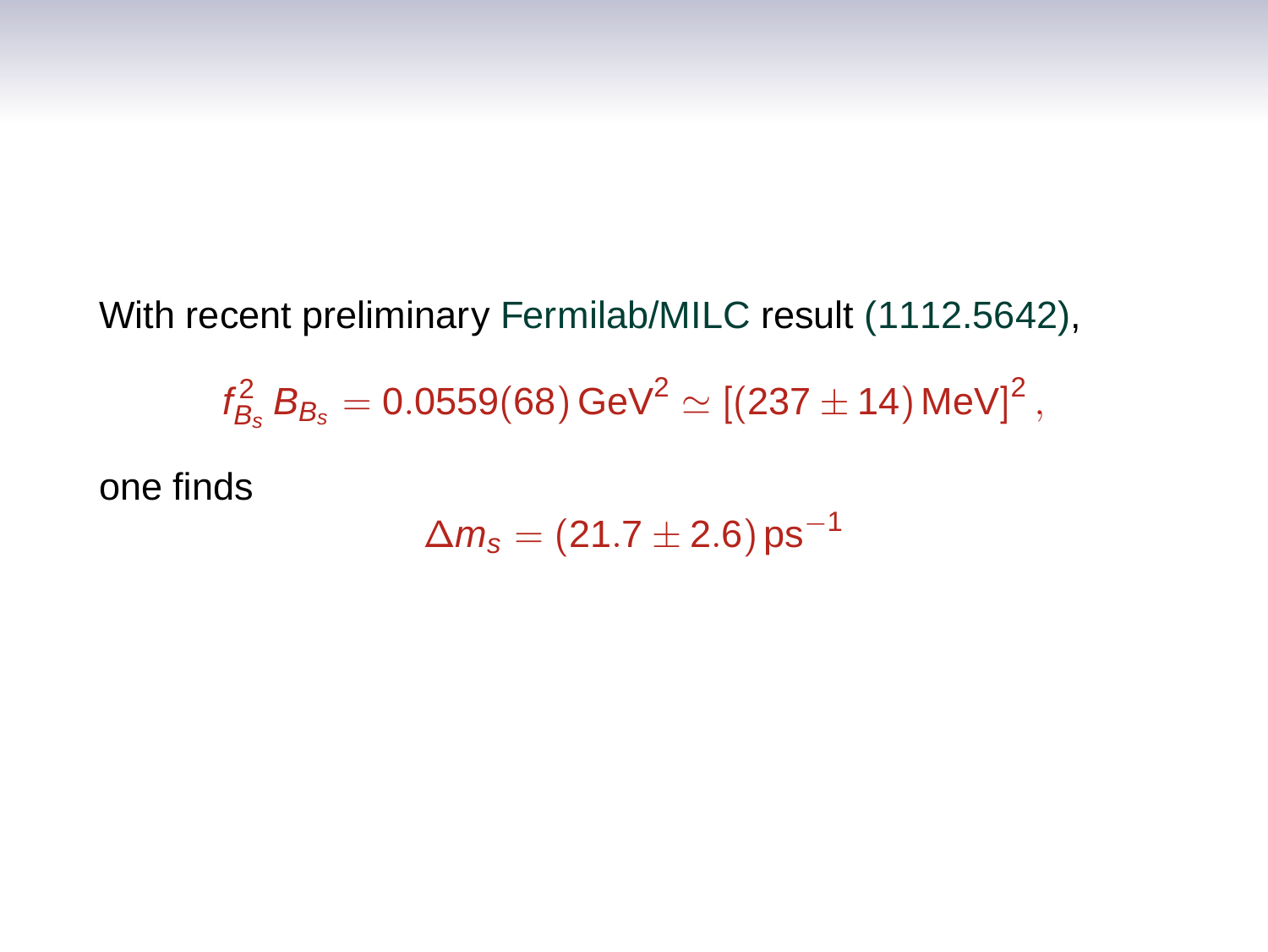#### $\Delta m_d$

 $|V_{cb}|$ , short-distance coefficient and some hadronic uncertainties drop out from the ratio  $\Delta m_d / \Delta m_s$ .



Usual way to probe the Standard Model with  $\Delta m_d$ : Global fit to unitarity triangle.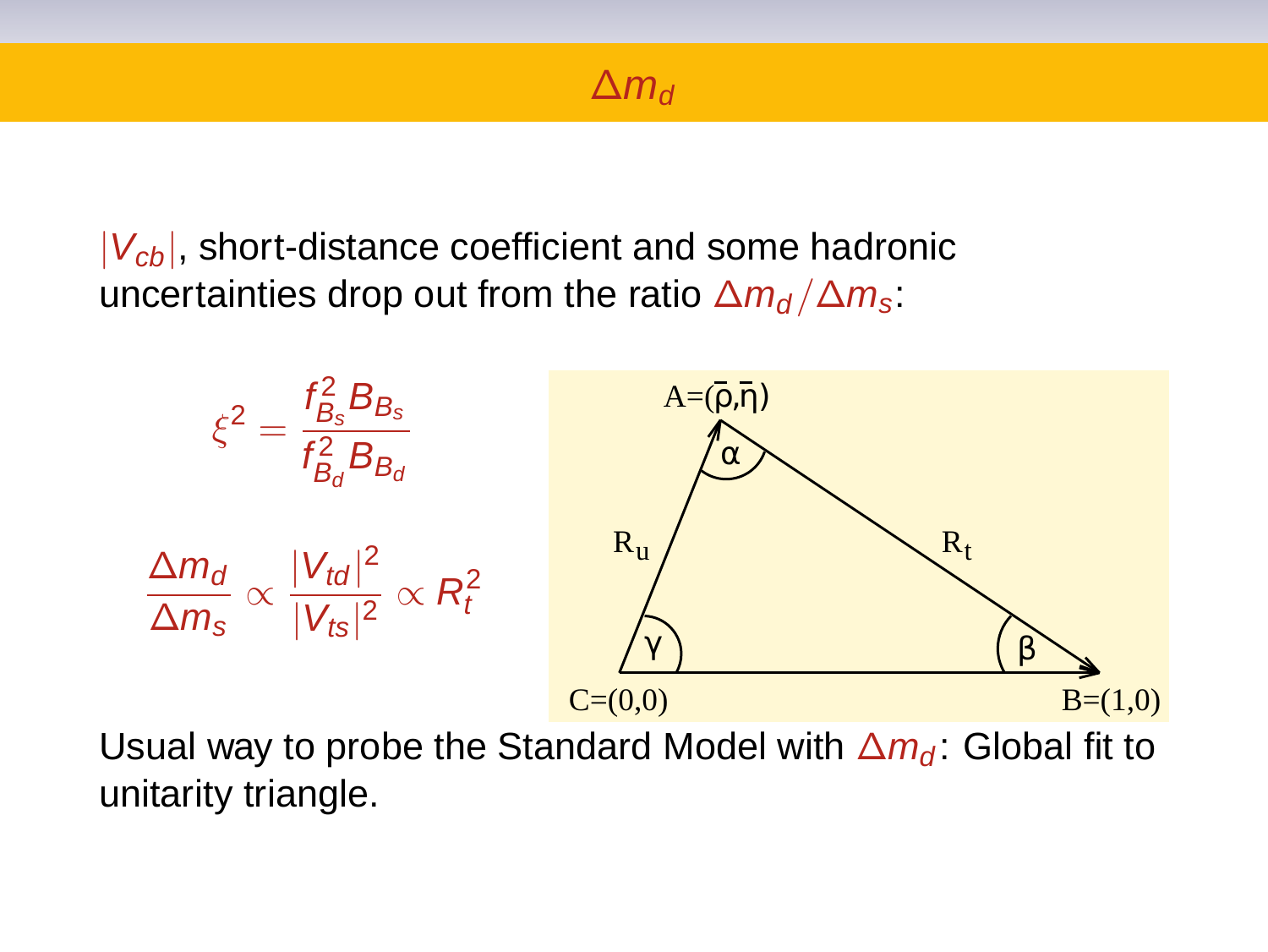## Easier way: Determine  $R_t$  from  $\Delta m_d$ :

$$
R_t = 0.880 \frac{\xi}{1.16} \sqrt{\frac{\Delta m_d}{0.49 \,\text{ps}^{-1}}} \sqrt{\frac{17 \,\text{ps}^{-1}}{\Delta m_s}} \frac{0.22}{|V_{us}|} \left(1 + 0.050 \overline{\rho}\right)
$$

and compare with indirect determination of  $R_t$  from angles:

$$
R_{t} = \frac{\sin \gamma}{\sin \alpha} = \frac{\sin(\alpha + \beta)}{\sin \alpha}
$$
  
\n
$$
\beta = 21.4^{\circ} \pm 0.8^{\circ}, \ \alpha = 88.7^{\circ} \stackrel{+4.6^{\circ}}{-4.2^{\circ}}
$$
  
\n
$$
\Rightarrow R_{t} = 0.939 \pm 0.027
$$
  
\n
$$
C=(0,0)
$$
  
\n
$$
R_{t}
$$
  
\n
$$
R_{t}
$$
  
\n
$$
R_{t}
$$
  
\n
$$
R_{t}
$$
  
\n
$$
R_{t}
$$
  
\n
$$
R_{t}
$$
  
\n
$$
R_{t}
$$
  
\n
$$
R_{t}
$$
  
\n
$$
R_{t}
$$
  
\n
$$
R_{t}
$$
  
\n
$$
R_{t}
$$
  
\n
$$
R_{t}
$$
  
\n
$$
R_{t}
$$
  
\n
$$
R_{t}
$$
  
\n
$$
R_{t}
$$
  
\n
$$
R_{t}
$$
  
\n
$$
R_{t}
$$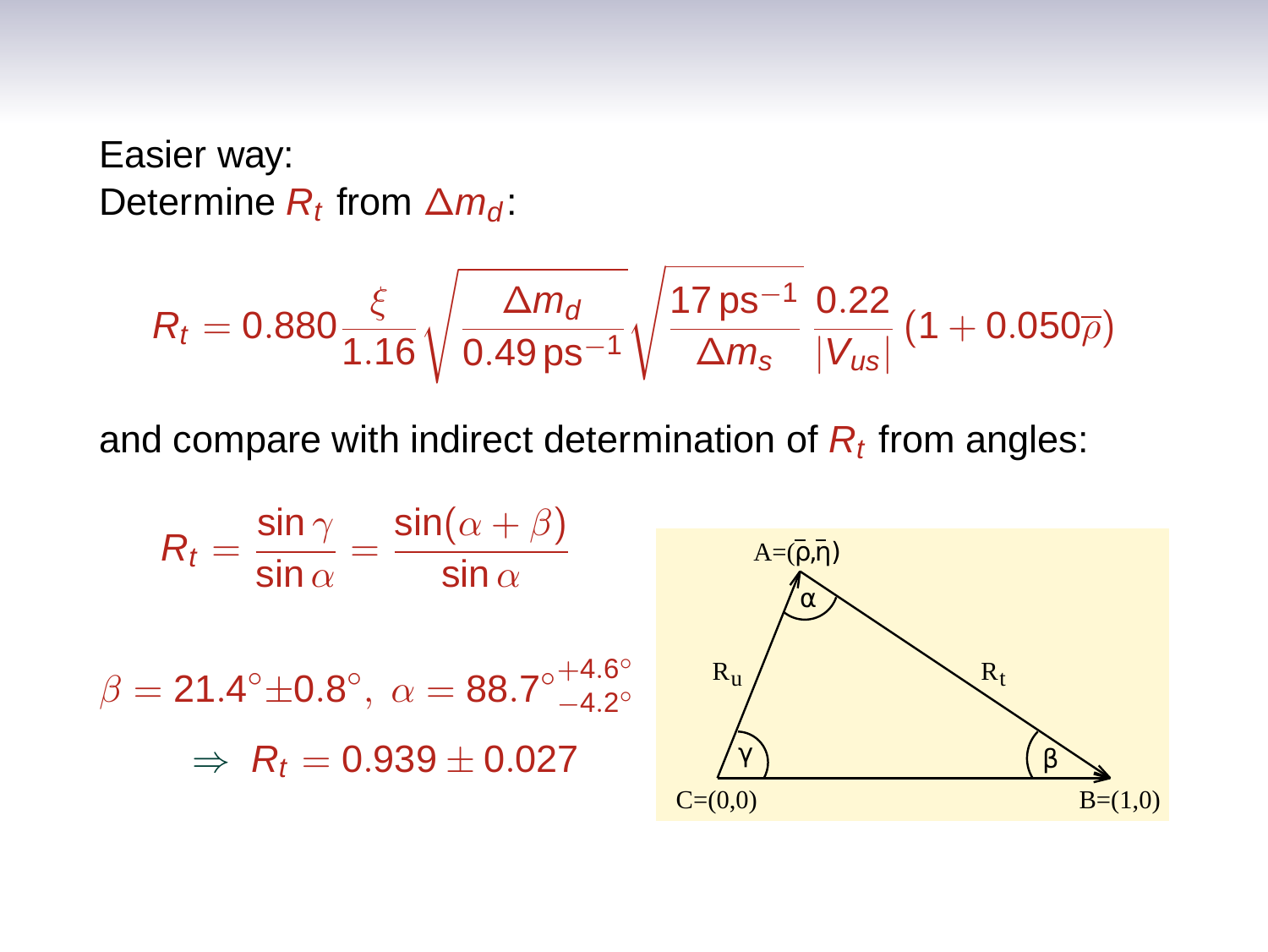$R_t$  from  $\Delta m_d$ :

$$
R_t=0.880\frac{\xi}{1.16}\sqrt{\frac{\Delta m_d}{0.49\,\text{ps}^{-1}}}\sqrt{\frac{17\,\text{ps}^{-1}}{\Delta m_s}}\frac{0.22}{|V_{us}|}\,(1+0.050\overline{\rho})
$$

Fermilab/MILC (1205.7013):  $\xi = 1.268 \pm 0.063$  implying

 $R_t = 0.942 \pm 0.047$   $\epsilon \pm 0.006$  rest

agrees well with  $R_t = 0.939 \pm 0.027$  from angles.

CKMfitter (Sep 27, 2012) global fit result:

 $R_t = 0.926^{+0.027}_{-0.028}$ 

QCD sum rule result  $\xi = 1.16 \pm 0.04$  challenged by data.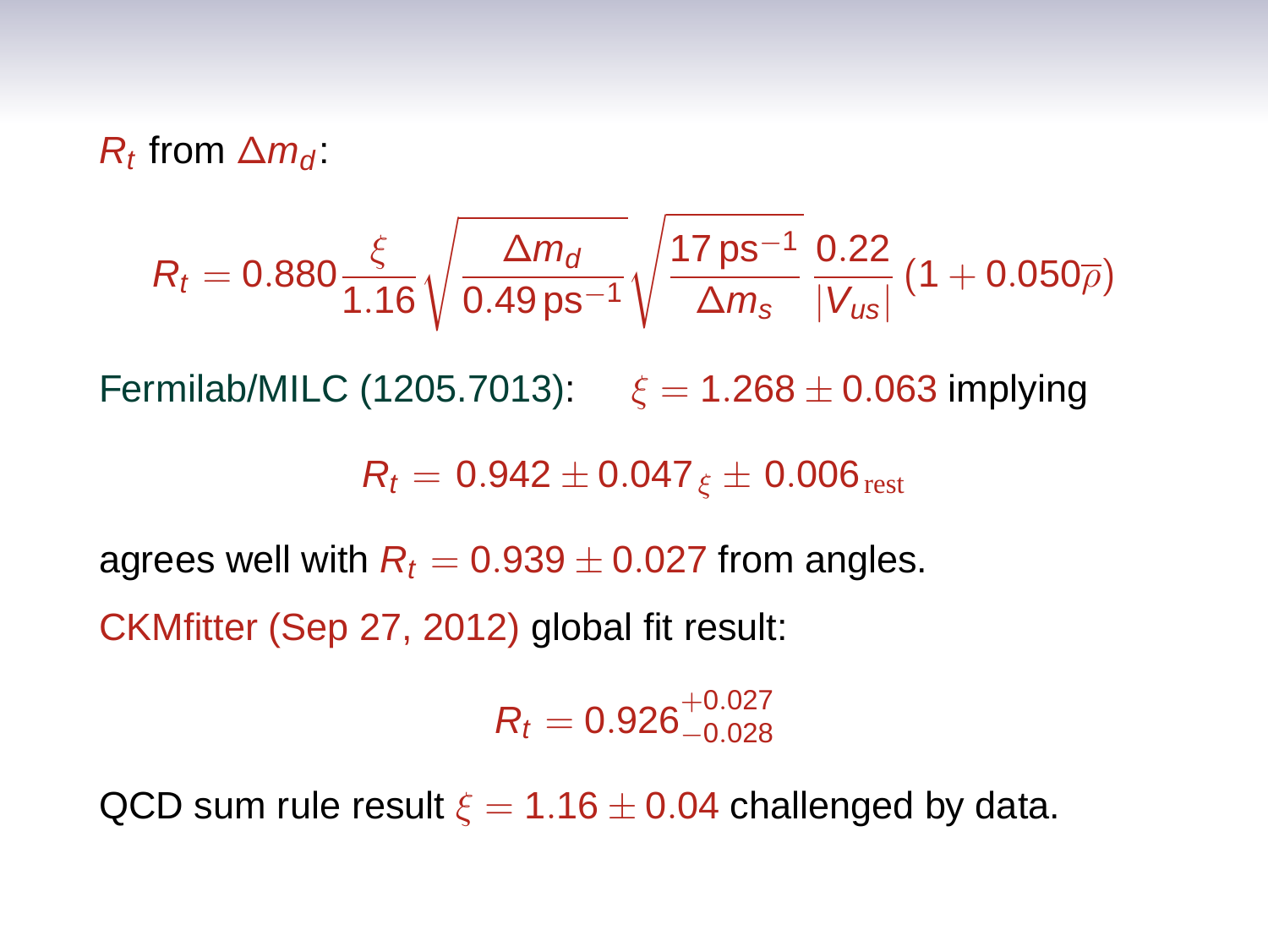## Decay matrix

The calculation  $\mathsf{\Gamma}_{12}^q,\, q=d,s,$  is needed for the width difference  $\Delta \mathsf{\Gamma}_q\simeq 2|\mathsf{\Gamma}^q_{12}|$  cos  $\phi_q$ and the semileptonic CP asymmetry  $a^q_\text{fs} = \frac{|\Gamma^q_{12}|}{|M^q_{12}|}$  $\frac{1!}{|M_{12}^q|}$  sin  $\phi_q$ 

In the Standard Model

 $\phi_{\mathcal{S}} = 0.22^{\circ} \pm 0.06^{\circ}$  and  $\phi_{\mathcal{d}} = -4.3^{\circ} \pm 1.4^{\circ}$ .

Recalling  $\phi_q = \arg \left( - \frac{M_{12}^q}{\Gamma_{12}^q} \right)$ ), a new physics contribution to arg  $M_{12}^q$  may deplete  $\Delta\Gamma_q$  and enhance  $|\boldsymbol{a}_{fs}^q|$  to a level observable at current experiments.

But: Precise data on CP violation in  $B_d \rightarrow J/\psi K_S$  and  $B_s \rightarrow J/\psi \phi$  preclude large NP contributions to arg  $\phi_d$  and arg  $\phi_s$ .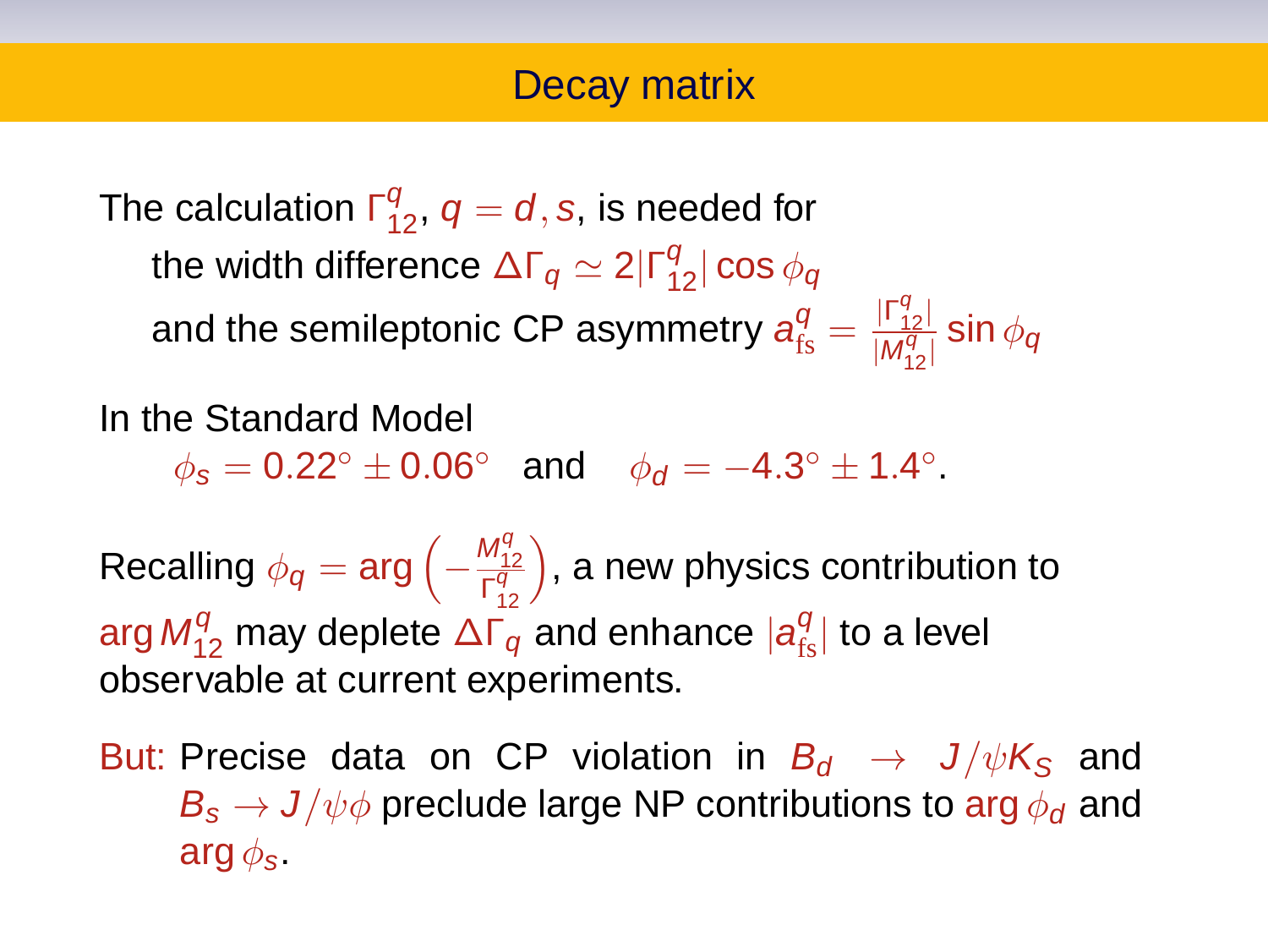Leading contribution to  $\Gamma_{12}^s$ :



 $\mathsf{F}_{12}^s$  stems from Cabibbo-favoured tree-level  $b\to c\overline{c}$ s decays, sizable new-physics contributions are impossible.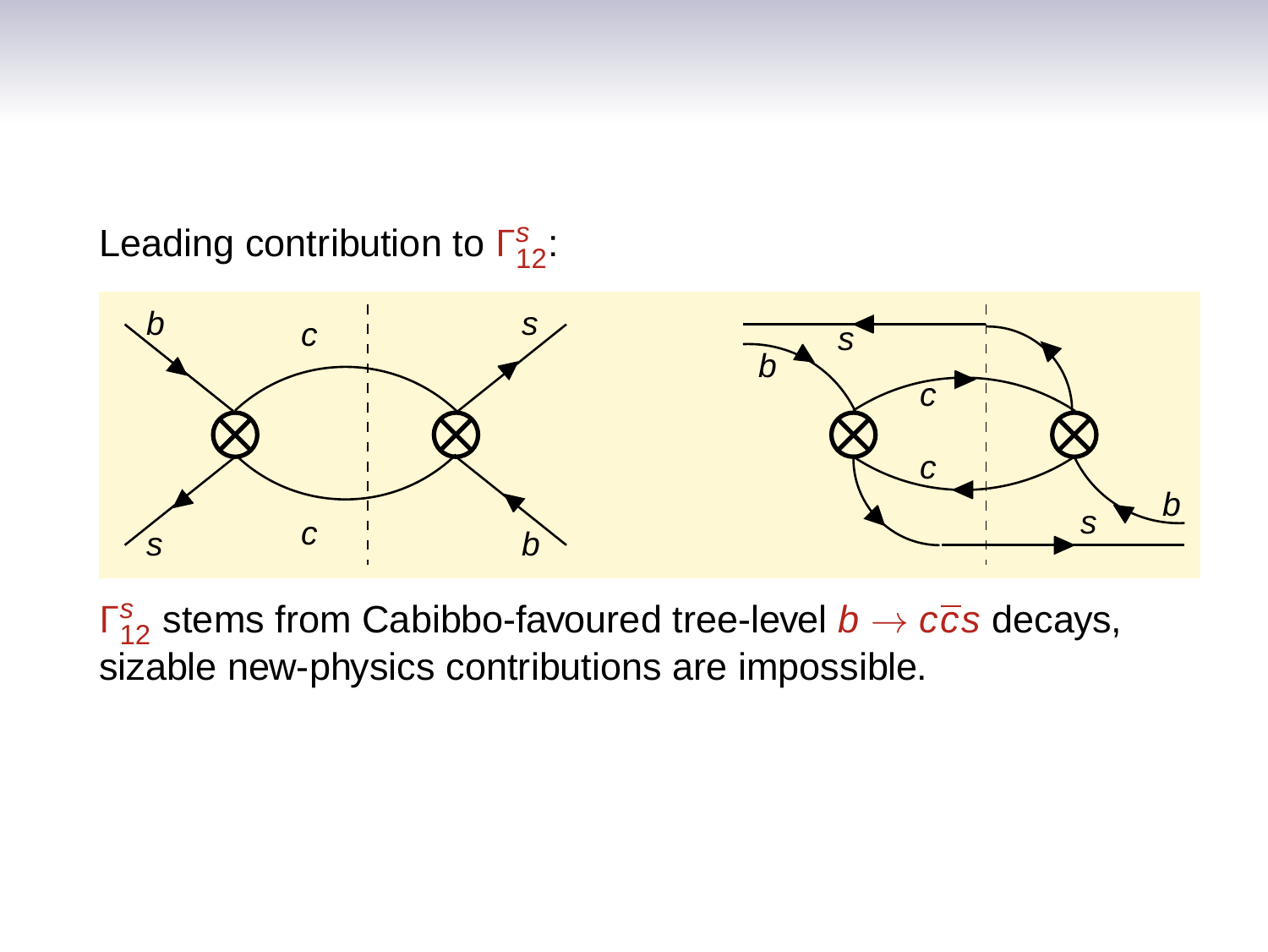Updated Standard-Model prediction for  $\Delta\Gamma_s/\Delta m_s$  in terms of hadronic parameters:

$$
\frac{\Delta\Gamma_s}{\Delta m_s}\Delta m_s^{\text{exp}}=\left[0.082+0.019\frac{\widetilde{B}'_{S,B_s}}{B_{B_S}}-0.025\frac{B_R}{B_{B_s}}\right]\,ps^{-1}
$$

**Here** 

$$
\langle B_s|\overline{s}_{L}^{\alpha}b_{R}^{\beta}\,\overline{s}_{L}^{\beta}b_{R}^{\alpha}|\overline{B}_s\rangle=\frac{1}{12}M_{B_s}^2\,f_{B_s}^2\widetilde{B}_{S,B_s}'
$$

and  $B_R = 1 \pm 0.5$  parametrises the size of higher-dimension operators.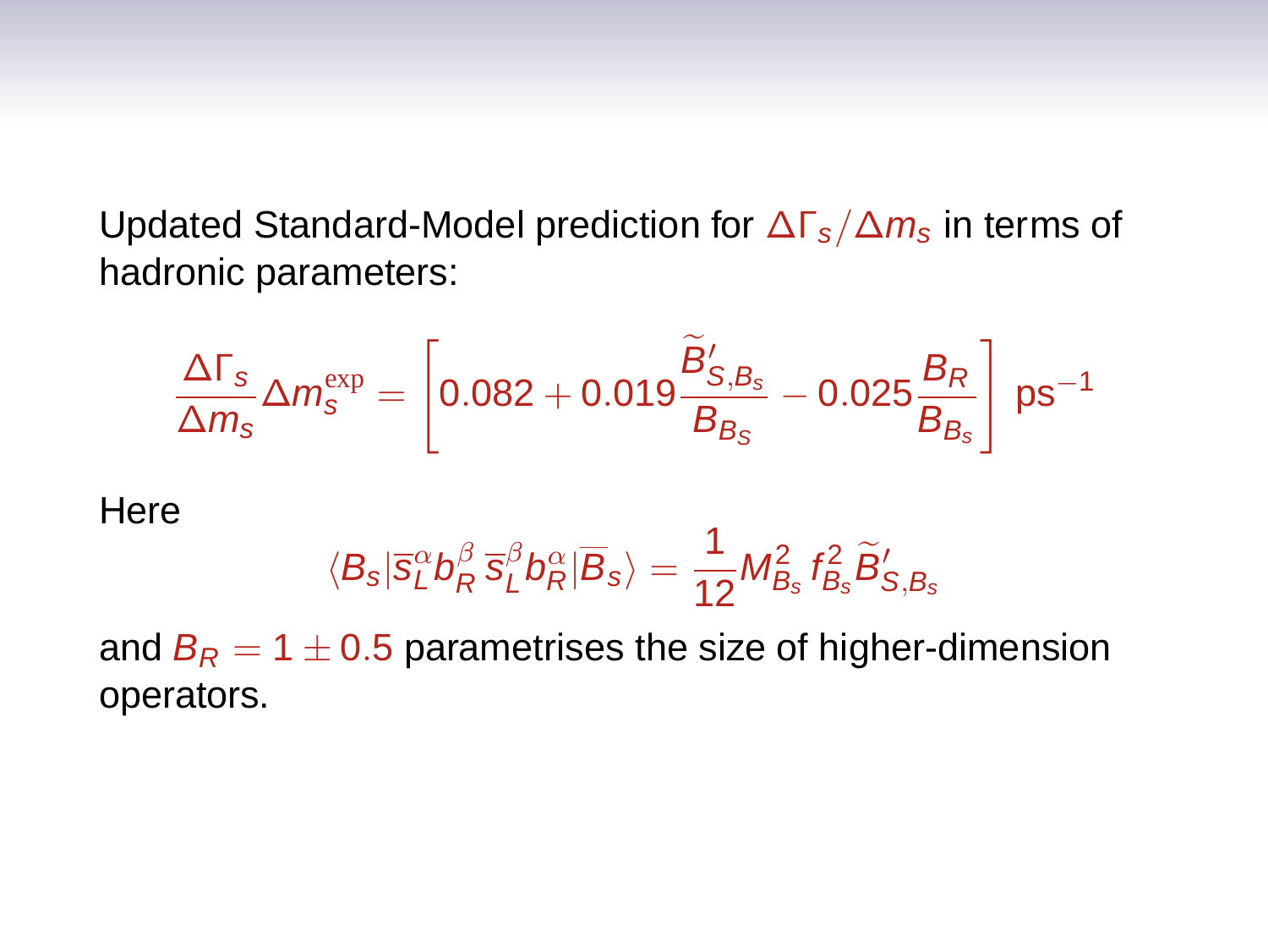With preliminary Fermilab/MILC result (1112.5642),

$$
\frac{\widetilde{B}_{S,B_s}^\prime}{B_{B_S}}=1.23\pm0.24
$$

find:

 $\Delta\Gamma$ <sub>s</sub>  $\frac{\Delta\textsf{I}}{\Delta m_{\text{s}}}\Delta m^{\text{exp}}=\left[0.075\pm0.015_{B_R/B}\pm0.012_{\text{scale}}\pm0.004_{\widetilde{B}/B}\right]\text{ps}^{-1}$ 

complies well with

 $\Delta\Gamma_s = \left[0.116\pm0.018_{\rm stat}\pm0.006_{\rm syst}\right]$   ${\sf ps}^{-1}$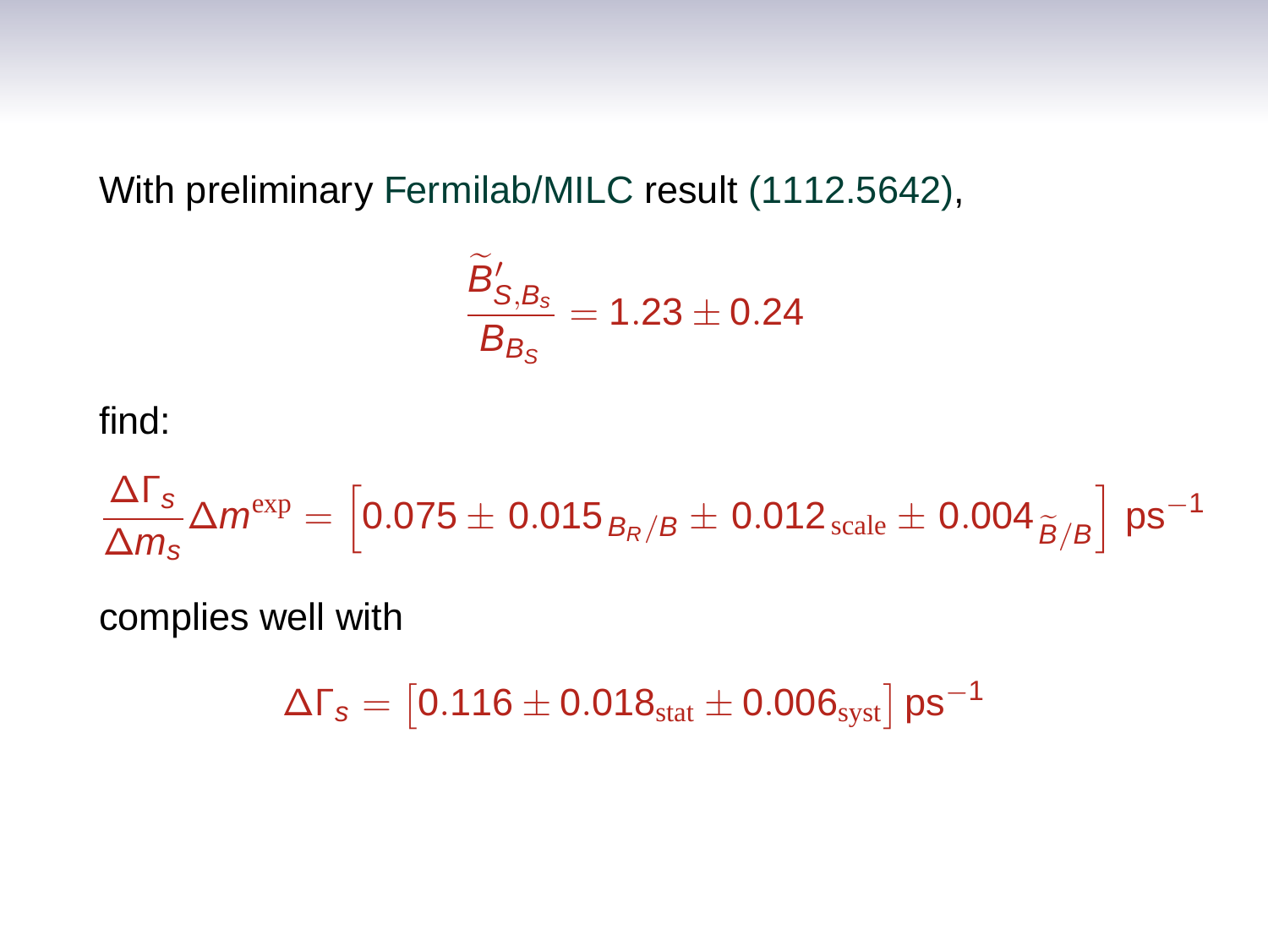### New physics

Trouble maker:

$$
\begin{array}{lll} A_{\rm SL} & = & (0.532 \pm 0.039) a_{\rm fs}^d + (0.468 \pm 0.039) a_{\rm fs}^s \\ & = & (-7.87 \pm 1.72 \pm 0.93) \cdot 10^{-3} \qquad \text{DØ 2011} \end{array}
$$

Define the complex parameters  $\Delta_d$  and  $\Delta_s$  through

$$
M_{12}^q \equiv M_{12}^{\text{SM},q} \cdot \Delta_q, \qquad \Delta_q \equiv |\Delta_q| e^{i\phi_q^{\Delta}}.
$$

In the Standard Model  $\Delta_q = 1$ . Use  $\phi_s = \phi_s^{\text{SM}} + \phi_s^{\Delta} \simeq \phi_s^{\Delta}$ .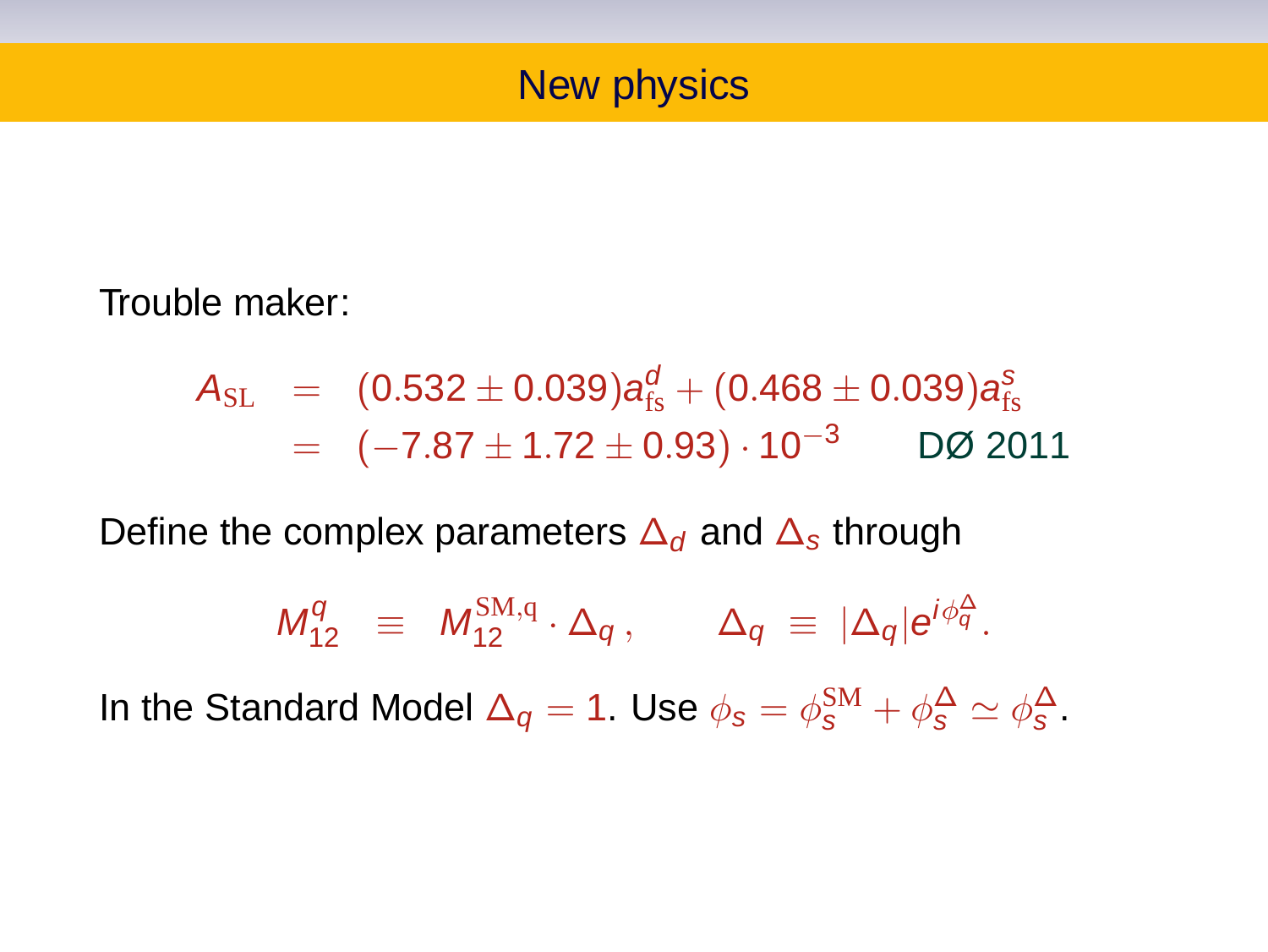#### CKMfitter September 2012 update of 1203.0238:

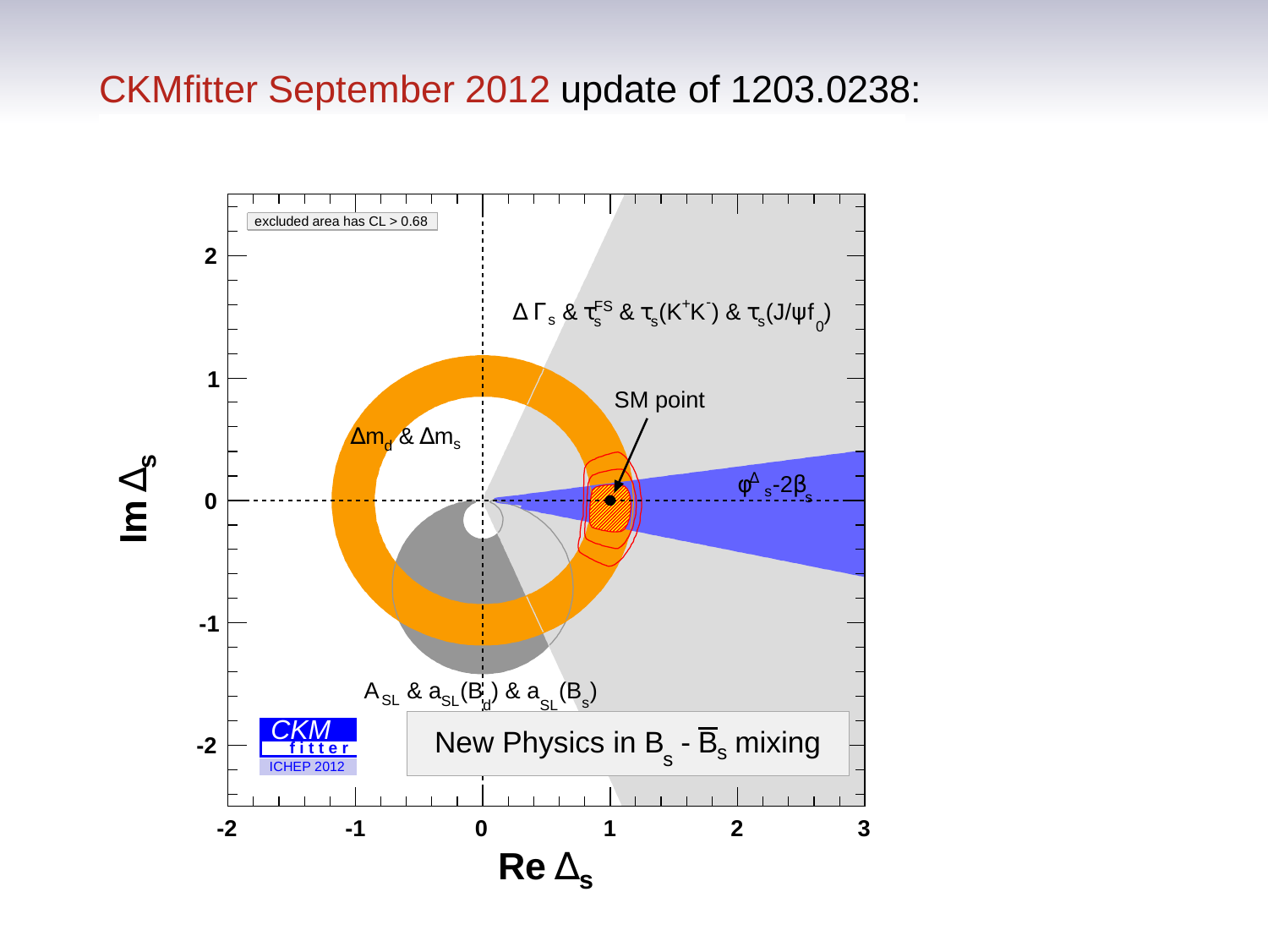#### CKMfitter September 2012 update of 1203.0238:



 $A_{\rm SL}$  and WA for  $B(B \to \tau \nu)$  prefer small  $\phi_d^{\Delta} < 0$ .

Plots courtesy of Jérôme Charles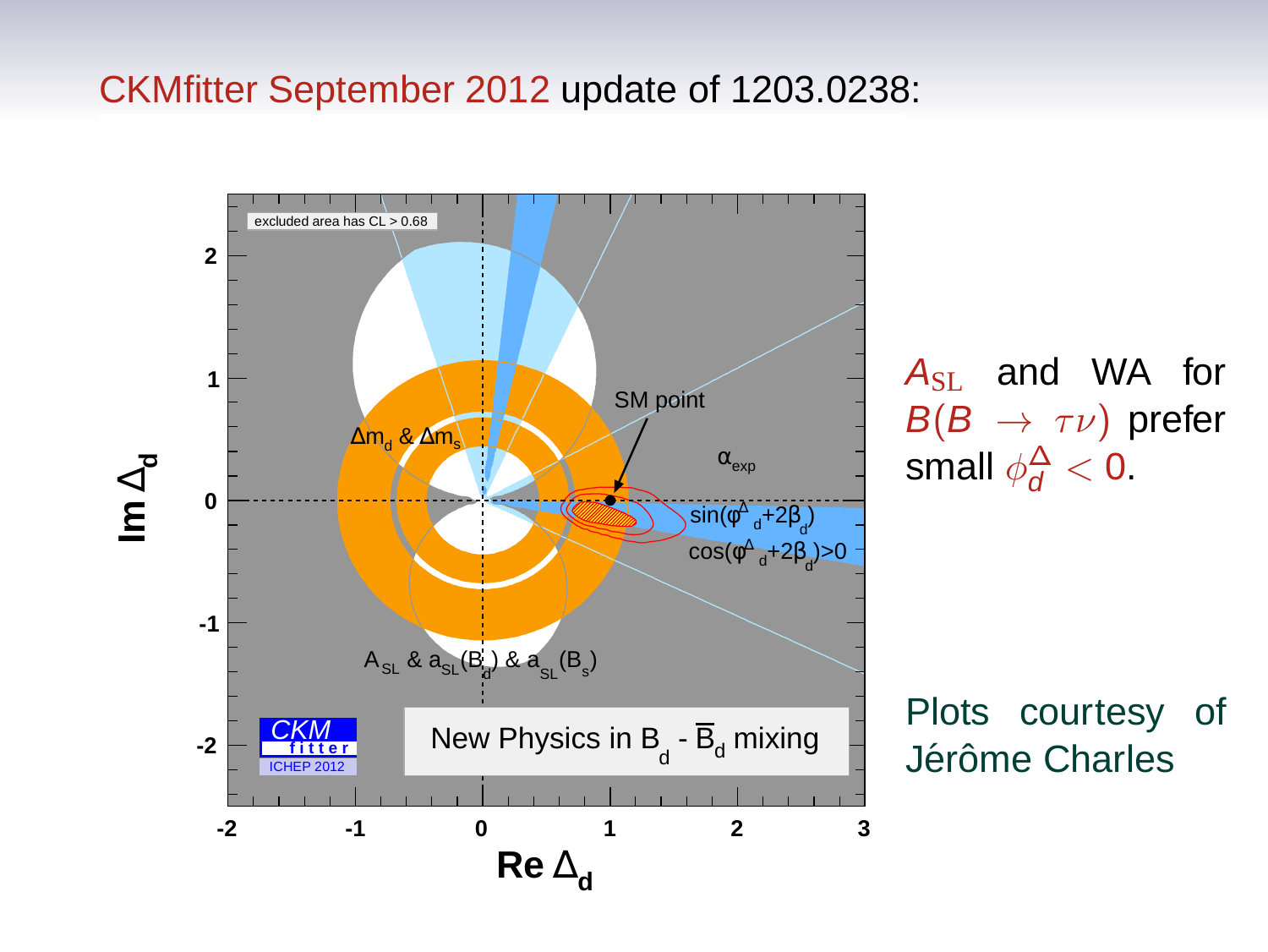Pull value for  $A_{\text{SL}}$ : 3.3 $\sigma$ 

 $\Rightarrow$  Scenario with NP in  $M_{12}^q$  only cannot accomodate the DØ measurement of  $A_{\rm SL}$ .

The Standard Model point  $\Delta_s = \Delta_d = 1$  is disfavoured by  $1\sigma$ , down from the 2010 value of  $3.6\sigma$ .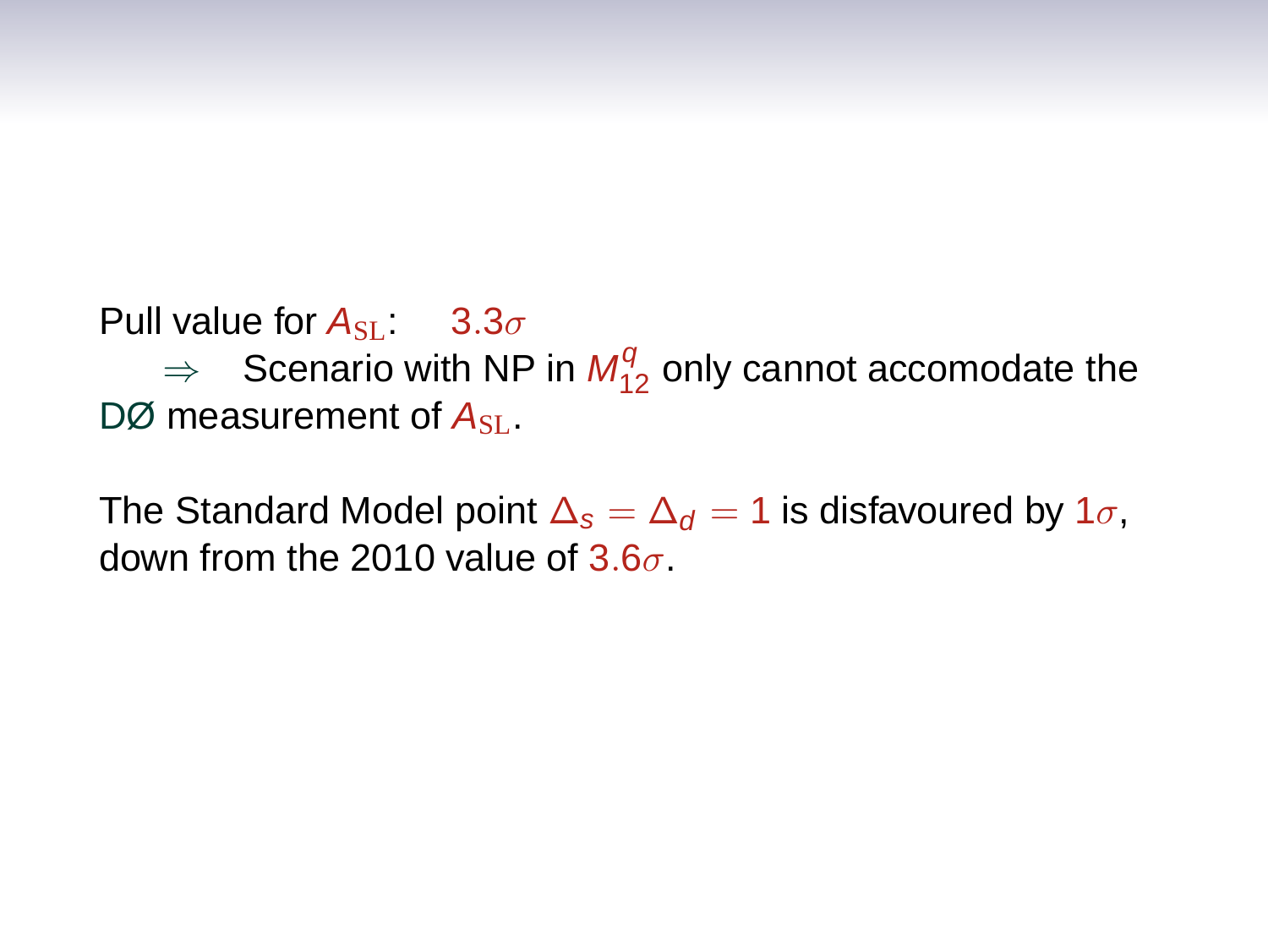## The LHCb measurement of  $\Gamma_s$  implies

$$
\frac{\Gamma_d}{\Gamma_s} = \frac{\tau_{B_s}}{\tau_{B_d}} = 0.997 \pm 0.013
$$

in excellent agreement with the SM prediction

 $\tau_{B_s}/\tau_{B_d} = 0.998 \pm 0.003.$ 

Changing the Cabibbo-favoured tree-level quantity  $|\Gamma_{12}^s|$  by opening new enhanced decay channels such as  $B_s\to\tau^+\tau^$ will spoil this ratio.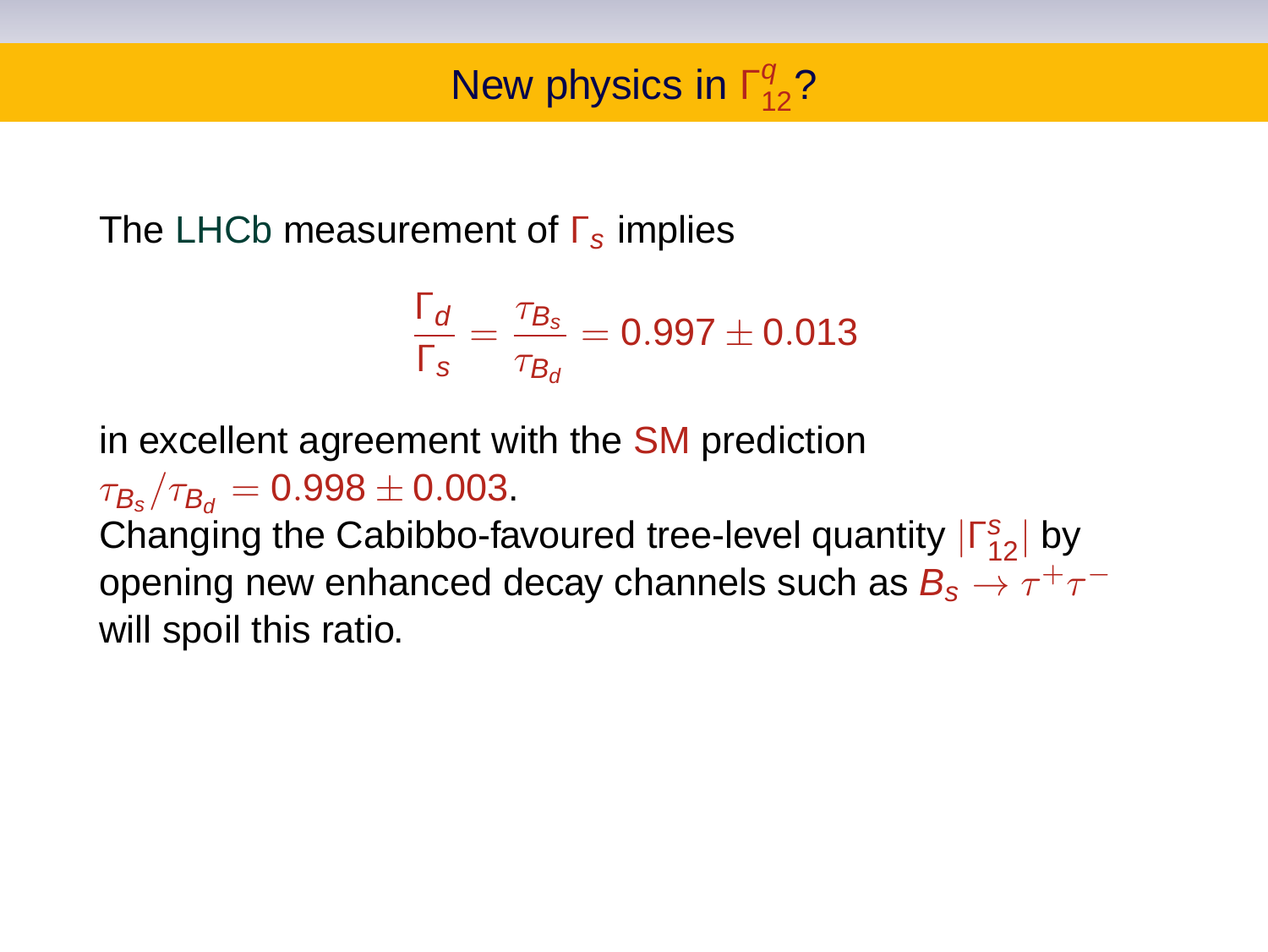## The LHCb measurement of  $\Gamma_s$  implies

$$
\frac{\Gamma_d}{\Gamma_s} = \frac{\tau_{B_s}}{\tau_{B_d}} = 0.997 \pm 0.013
$$

in excellent agreement with the SM prediction

 $\tau_{B_s}/\tau_{B_d} = 0.998 \pm 0.003.$ 

Changing the Cabibbo-favoured tree-level quantity  $|\Gamma_{12}^s|$  by opening new enhanced decay channels such as  $B_s\to\tau^+\tau^$ will spoil this ratio.

Phenomenologically, new physics in the doubly Cabibbo-suppressed quantity  $\Gamma_{12}^{d}$  is still allowed, but requires somewhat contrived models of new physics.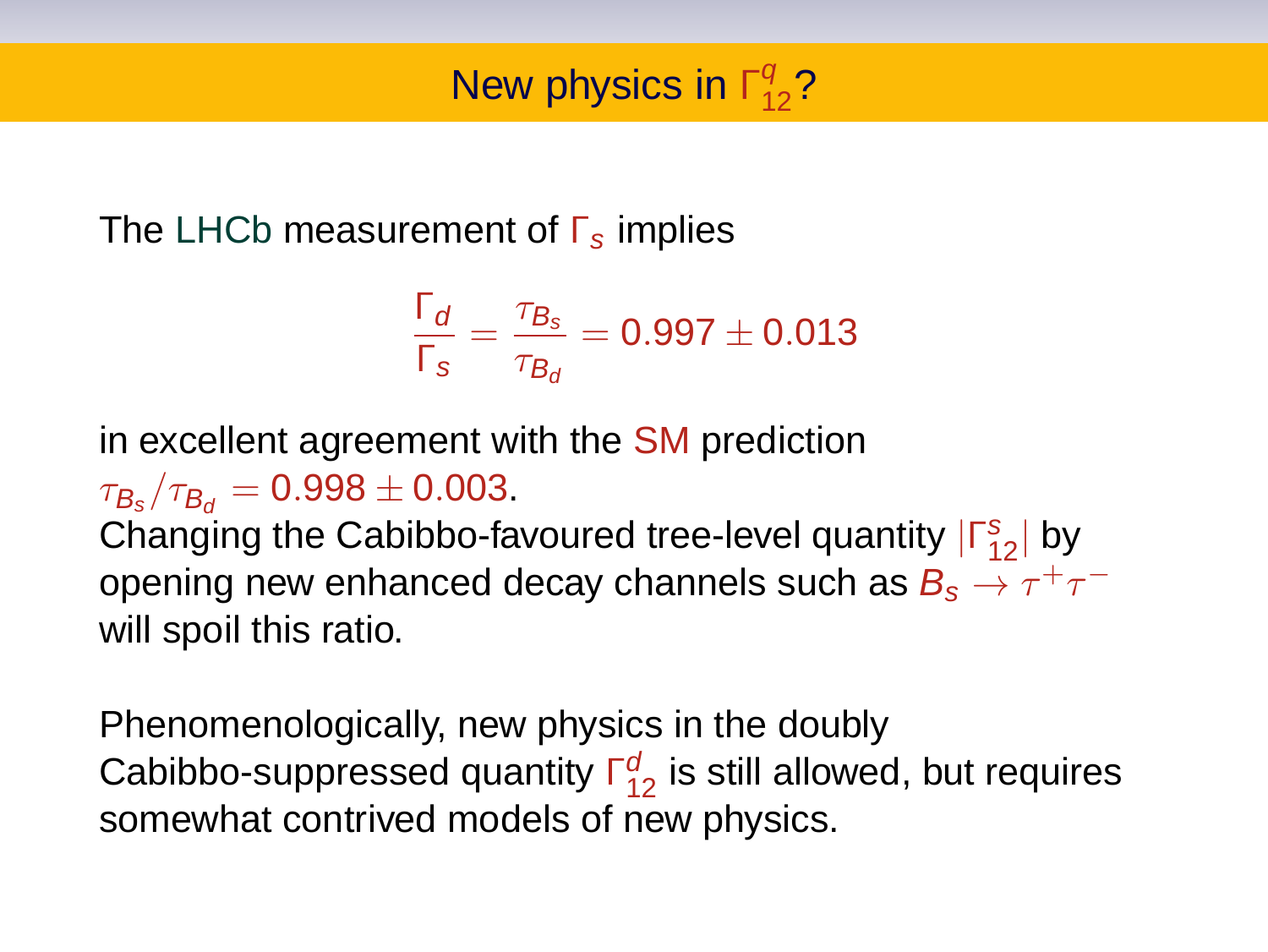## **Conclusions**

•  $\Delta m_s$  and  $\Delta \Gamma_s$  comply with the Standard-Model expectation.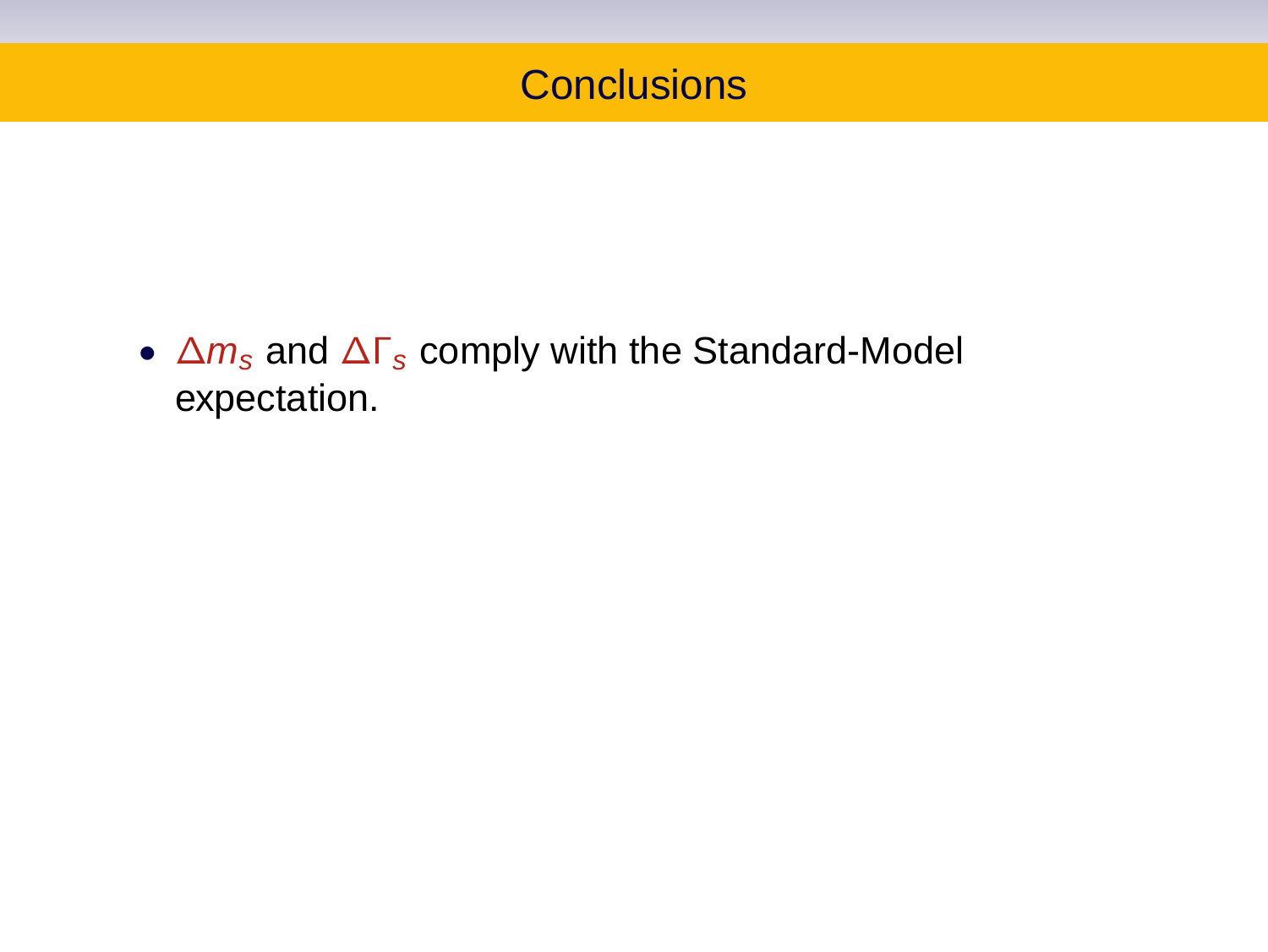## **Conclusions**

- $\Delta m_s$  and  $\Delta \Gamma_s$  comply with the Standard-Model expectation.
- Scenarios with new physics only in  $M_{12}^{d,s}$  can only marginally improve  ${\boldsymbol{A}}_{\text{SL}}$ , through  $\phi_{\boldsymbol{d}}^{\Delta} < 0.$